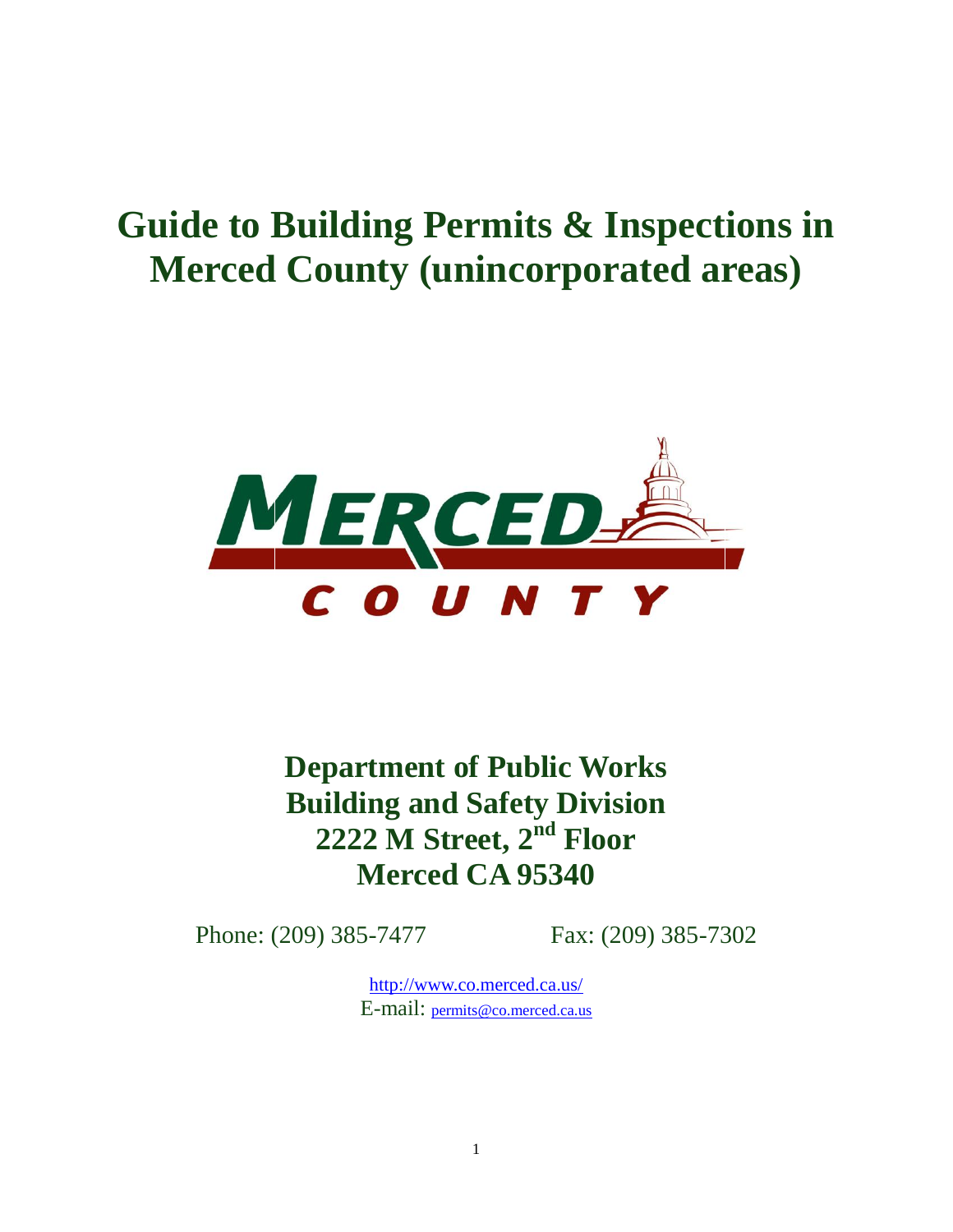## TABLE OF CONTENTS

| 3<br>The Purpose of This Publication<br>3<br>Do I Need a Permit?<br>$\frac{3}{3}$<br>Permits:<br><b>Permit Application</b><br>$\overline{3}$<br><b>Community and Economic Development (formerly Planning)</b><br>$\overline{4}$<br><b>Building and Safety Division</b><br><b>Plan Check</b><br><b>Building and Safety Division</b><br>4<br><b>School Fees</b><br>4<br><b>Can and Will Serve Letter</b><br>4<br>Permit Issuance (general)<br>4<br>5<br><b>Over-the-counter Permits</b><br>5<br><b>Inspection of Miscellaneous Projects:</b><br><b>Mobile Homes</b><br>5<br><b>Swimming Pools</b><br>6<br><b>House Moves</b><br>6<br><b>Questions or Problem Resolution</b><br>7<br><b>County of Merced</b><br>8<br><b>Air Pollution Control District</b><br>8<br>9<br><b>State of California</b><br>9<br><b>Federal Government</b><br><b>Incorporated Cities Within Merced County</b><br>10<br>10<br><b>Water and Sewer Districts</b><br>$#1$ – Permit Required and Exemptions<br>11<br>#2 - Quick Permit Worksheet<br>14<br>#3 – Minimum Plan Information Required (general)<br>15<br>#4 – Inspection Information (inspection sequence)<br>19<br>21<br>#5 – General Inspection Checklist | <b>Our Mission Statement</b>                   | 3  |  |  |  |
|------------------------------------------------------------------------------------------------------------------------------------------------------------------------------------------------------------------------------------------------------------------------------------------------------------------------------------------------------------------------------------------------------------------------------------------------------------------------------------------------------------------------------------------------------------------------------------------------------------------------------------------------------------------------------------------------------------------------------------------------------------------------------------------------------------------------------------------------------------------------------------------------------------------------------------------------------------------------------------------------------------------------------------------------------------------------------------------------------------------------------------------------------------------------------------------|------------------------------------------------|----|--|--|--|
|                                                                                                                                                                                                                                                                                                                                                                                                                                                                                                                                                                                                                                                                                                                                                                                                                                                                                                                                                                                                                                                                                                                                                                                          |                                                |    |  |  |  |
|                                                                                                                                                                                                                                                                                                                                                                                                                                                                                                                                                                                                                                                                                                                                                                                                                                                                                                                                                                                                                                                                                                                                                                                          |                                                |    |  |  |  |
|                                                                                                                                                                                                                                                                                                                                                                                                                                                                                                                                                                                                                                                                                                                                                                                                                                                                                                                                                                                                                                                                                                                                                                                          |                                                |    |  |  |  |
|                                                                                                                                                                                                                                                                                                                                                                                                                                                                                                                                                                                                                                                                                                                                                                                                                                                                                                                                                                                                                                                                                                                                                                                          |                                                |    |  |  |  |
|                                                                                                                                                                                                                                                                                                                                                                                                                                                                                                                                                                                                                                                                                                                                                                                                                                                                                                                                                                                                                                                                                                                                                                                          |                                                |    |  |  |  |
|                                                                                                                                                                                                                                                                                                                                                                                                                                                                                                                                                                                                                                                                                                                                                                                                                                                                                                                                                                                                                                                                                                                                                                                          |                                                |    |  |  |  |
|                                                                                                                                                                                                                                                                                                                                                                                                                                                                                                                                                                                                                                                                                                                                                                                                                                                                                                                                                                                                                                                                                                                                                                                          |                                                |    |  |  |  |
|                                                                                                                                                                                                                                                                                                                                                                                                                                                                                                                                                                                                                                                                                                                                                                                                                                                                                                                                                                                                                                                                                                                                                                                          |                                                |    |  |  |  |
|                                                                                                                                                                                                                                                                                                                                                                                                                                                                                                                                                                                                                                                                                                                                                                                                                                                                                                                                                                                                                                                                                                                                                                                          |                                                |    |  |  |  |
|                                                                                                                                                                                                                                                                                                                                                                                                                                                                                                                                                                                                                                                                                                                                                                                                                                                                                                                                                                                                                                                                                                                                                                                          |                                                |    |  |  |  |
|                                                                                                                                                                                                                                                                                                                                                                                                                                                                                                                                                                                                                                                                                                                                                                                                                                                                                                                                                                                                                                                                                                                                                                                          |                                                |    |  |  |  |
|                                                                                                                                                                                                                                                                                                                                                                                                                                                                                                                                                                                                                                                                                                                                                                                                                                                                                                                                                                                                                                                                                                                                                                                          |                                                |    |  |  |  |
|                                                                                                                                                                                                                                                                                                                                                                                                                                                                                                                                                                                                                                                                                                                                                                                                                                                                                                                                                                                                                                                                                                                                                                                          | Inspections (general)                          |    |  |  |  |
|                                                                                                                                                                                                                                                                                                                                                                                                                                                                                                                                                                                                                                                                                                                                                                                                                                                                                                                                                                                                                                                                                                                                                                                          |                                                |    |  |  |  |
|                                                                                                                                                                                                                                                                                                                                                                                                                                                                                                                                                                                                                                                                                                                                                                                                                                                                                                                                                                                                                                                                                                                                                                                          |                                                |    |  |  |  |
|                                                                                                                                                                                                                                                                                                                                                                                                                                                                                                                                                                                                                                                                                                                                                                                                                                                                                                                                                                                                                                                                                                                                                                                          |                                                |    |  |  |  |
|                                                                                                                                                                                                                                                                                                                                                                                                                                                                                                                                                                                                                                                                                                                                                                                                                                                                                                                                                                                                                                                                                                                                                                                          |                                                |    |  |  |  |
|                                                                                                                                                                                                                                                                                                                                                                                                                                                                                                                                                                                                                                                                                                                                                                                                                                                                                                                                                                                                                                                                                                                                                                                          |                                                |    |  |  |  |
|                                                                                                                                                                                                                                                                                                                                                                                                                                                                                                                                                                                                                                                                                                                                                                                                                                                                                                                                                                                                                                                                                                                                                                                          | <b>Important Contact information:</b>          |    |  |  |  |
|                                                                                                                                                                                                                                                                                                                                                                                                                                                                                                                                                                                                                                                                                                                                                                                                                                                                                                                                                                                                                                                                                                                                                                                          |                                                |    |  |  |  |
|                                                                                                                                                                                                                                                                                                                                                                                                                                                                                                                                                                                                                                                                                                                                                                                                                                                                                                                                                                                                                                                                                                                                                                                          |                                                |    |  |  |  |
|                                                                                                                                                                                                                                                                                                                                                                                                                                                                                                                                                                                                                                                                                                                                                                                                                                                                                                                                                                                                                                                                                                                                                                                          |                                                |    |  |  |  |
|                                                                                                                                                                                                                                                                                                                                                                                                                                                                                                                                                                                                                                                                                                                                                                                                                                                                                                                                                                                                                                                                                                                                                                                          |                                                |    |  |  |  |
|                                                                                                                                                                                                                                                                                                                                                                                                                                                                                                                                                                                                                                                                                                                                                                                                                                                                                                                                                                                                                                                                                                                                                                                          |                                                |    |  |  |  |
|                                                                                                                                                                                                                                                                                                                                                                                                                                                                                                                                                                                                                                                                                                                                                                                                                                                                                                                                                                                                                                                                                                                                                                                          |                                                |    |  |  |  |
|                                                                                                                                                                                                                                                                                                                                                                                                                                                                                                                                                                                                                                                                                                                                                                                                                                                                                                                                                                                                                                                                                                                                                                                          | <b>Attachments:</b>                            |    |  |  |  |
|                                                                                                                                                                                                                                                                                                                                                                                                                                                                                                                                                                                                                                                                                                                                                                                                                                                                                                                                                                                                                                                                                                                                                                                          |                                                |    |  |  |  |
|                                                                                                                                                                                                                                                                                                                                                                                                                                                                                                                                                                                                                                                                                                                                                                                                                                                                                                                                                                                                                                                                                                                                                                                          |                                                |    |  |  |  |
|                                                                                                                                                                                                                                                                                                                                                                                                                                                                                                                                                                                                                                                                                                                                                                                                                                                                                                                                                                                                                                                                                                                                                                                          |                                                |    |  |  |  |
|                                                                                                                                                                                                                                                                                                                                                                                                                                                                                                                                                                                                                                                                                                                                                                                                                                                                                                                                                                                                                                                                                                                                                                                          |                                                |    |  |  |  |
|                                                                                                                                                                                                                                                                                                                                                                                                                                                                                                                                                                                                                                                                                                                                                                                                                                                                                                                                                                                                                                                                                                                                                                                          |                                                |    |  |  |  |
|                                                                                                                                                                                                                                                                                                                                                                                                                                                                                                                                                                                                                                                                                                                                                                                                                                                                                                                                                                                                                                                                                                                                                                                          | #6 - Minimum Plan Information for Mobile Homes | 24 |  |  |  |
| #7 – Mobile Home Inspection Information<br>26                                                                                                                                                                                                                                                                                                                                                                                                                                                                                                                                                                                                                                                                                                                                                                                                                                                                                                                                                                                                                                                                                                                                            |                                                |    |  |  |  |
| #8 – Swimming Pool Plan and Inspection Information<br>27                                                                                                                                                                                                                                                                                                                                                                                                                                                                                                                                                                                                                                                                                                                                                                                                                                                                                                                                                                                                                                                                                                                                 |                                                |    |  |  |  |
| #9 – Moved Structure Requirements<br>29                                                                                                                                                                                                                                                                                                                                                                                                                                                                                                                                                                                                                                                                                                                                                                                                                                                                                                                                                                                                                                                                                                                                                  |                                                |    |  |  |  |
| 32<br>#10 – Security Deposits for House Moves                                                                                                                                                                                                                                                                                                                                                                                                                                                                                                                                                                                                                                                                                                                                                                                                                                                                                                                                                                                                                                                                                                                                            |                                                |    |  |  |  |
| 33<br>#11 – Fees Associated with Building Permits                                                                                                                                                                                                                                                                                                                                                                                                                                                                                                                                                                                                                                                                                                                                                                                                                                                                                                                                                                                                                                                                                                                                        |                                                |    |  |  |  |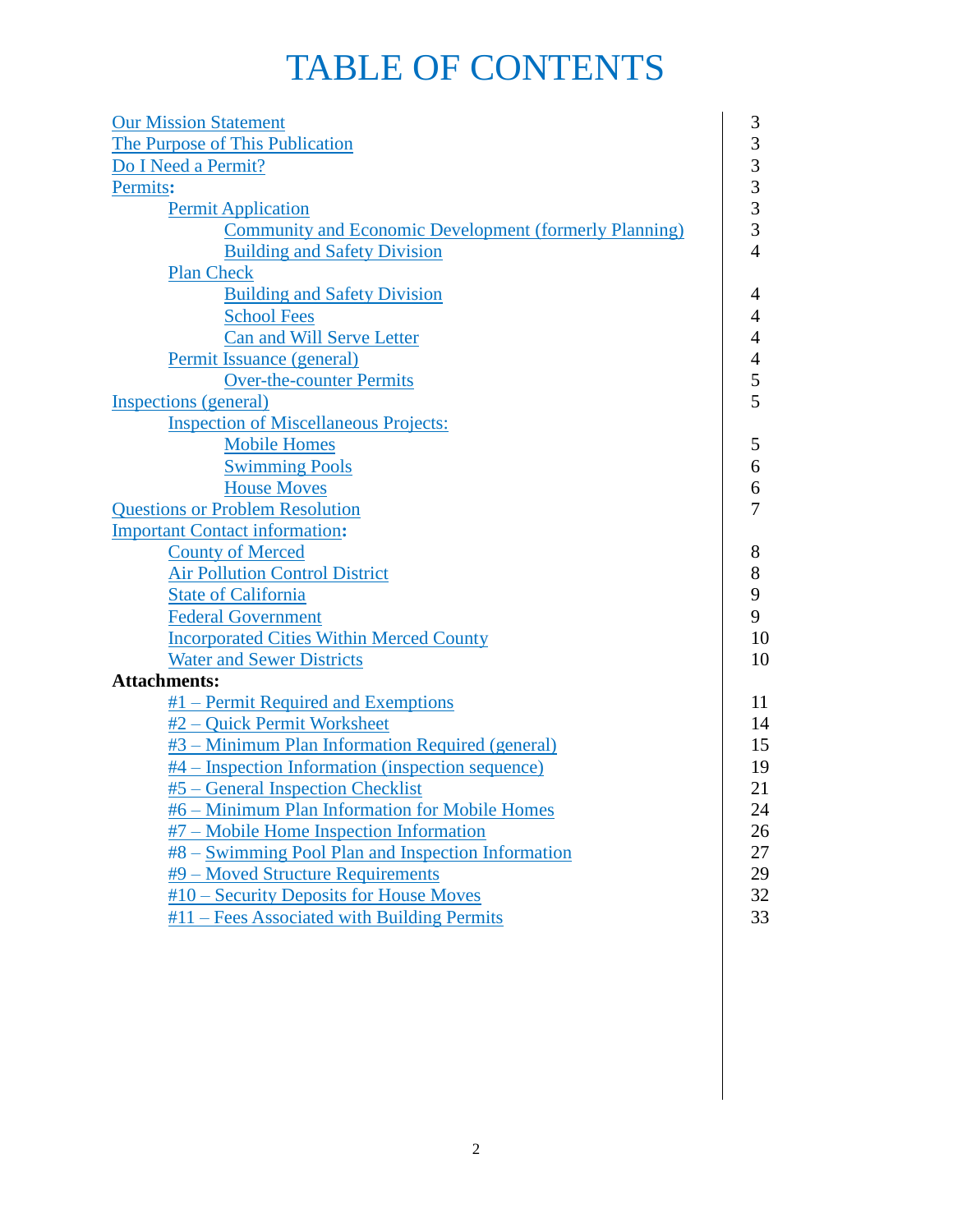**Our Mission:** To provide professional and friendly service, assure compliance with State and Federal mandated standards (including FEMA), and County Building Regulations to safeguard "Life or Limb, Health and Public Welfare" in building construction within the unincorporated areas of Merced County. We will continue to improve our customer service by incorporating the latest technology and customer service into our office and field functions.

The Division was formally established under the Department of Public Works by the Board of Supervisors (effective September 1, 1968) to comply with state regulations.

**The Purpose of this publication** is to provide the information necessary to guide you through the building permit process as quickly and easily as possible. Although it is not all inclusive this document is intended to be comprehensive and easy to follow. If you need further assistance or have any questions, we invite you to call us, e-mail or visit our office. We will also include other important contact sources which may be useful or necessary to complete your project.

### **Do I Need A Permit?**

**One of the first considerations is to determine whether a building permit is required for your project.** The basic rule of thumb is that all new construction, remodel, additions, alterations, repairs, improvements, conversion of use, electrical, plumbing or mechanical work, or demolitions require a building permit. This sounds all inclusive but there are many exceptions, generally involving minor repairs to existing systems, listed in the administrative sections of the Building, Plumbing, Mechanical and Electrical Codes as well as the County Building Ordinance. Attachment #1 includes a list of all types of projects that are exempt from building permits. Remember, if it is not specifically exempted, a permit is required.

**PERMITS:** The following will explain the Building Permit process, which consists of the Permit Application, the Plan Check, Permit Issuance and Inspections. No matter what your project consists of, the process is relatively simple, and our staff is available to help you should you encounter any problems along the way. We have handouts available in the office and on our web site to assist you as well.

## **Permit Application**

**Community & Economic Development Department (Planning)**: This office will be your first stop (located adjacent to the Building and Safety office) for zoning approval of your project. Should you require special approvals, such as Conditional Use Permits (CUP) or Administrative Permits (AP), or Plot Plan Approval, CED staff will inform you of requirements and guide you through this process. CED staff will also determine if your structure is located in a flood zone, which may greatly affect your project. After CED approves the zoning aspects of your project, you will be directed to the Building and Safety Division counter for further processing.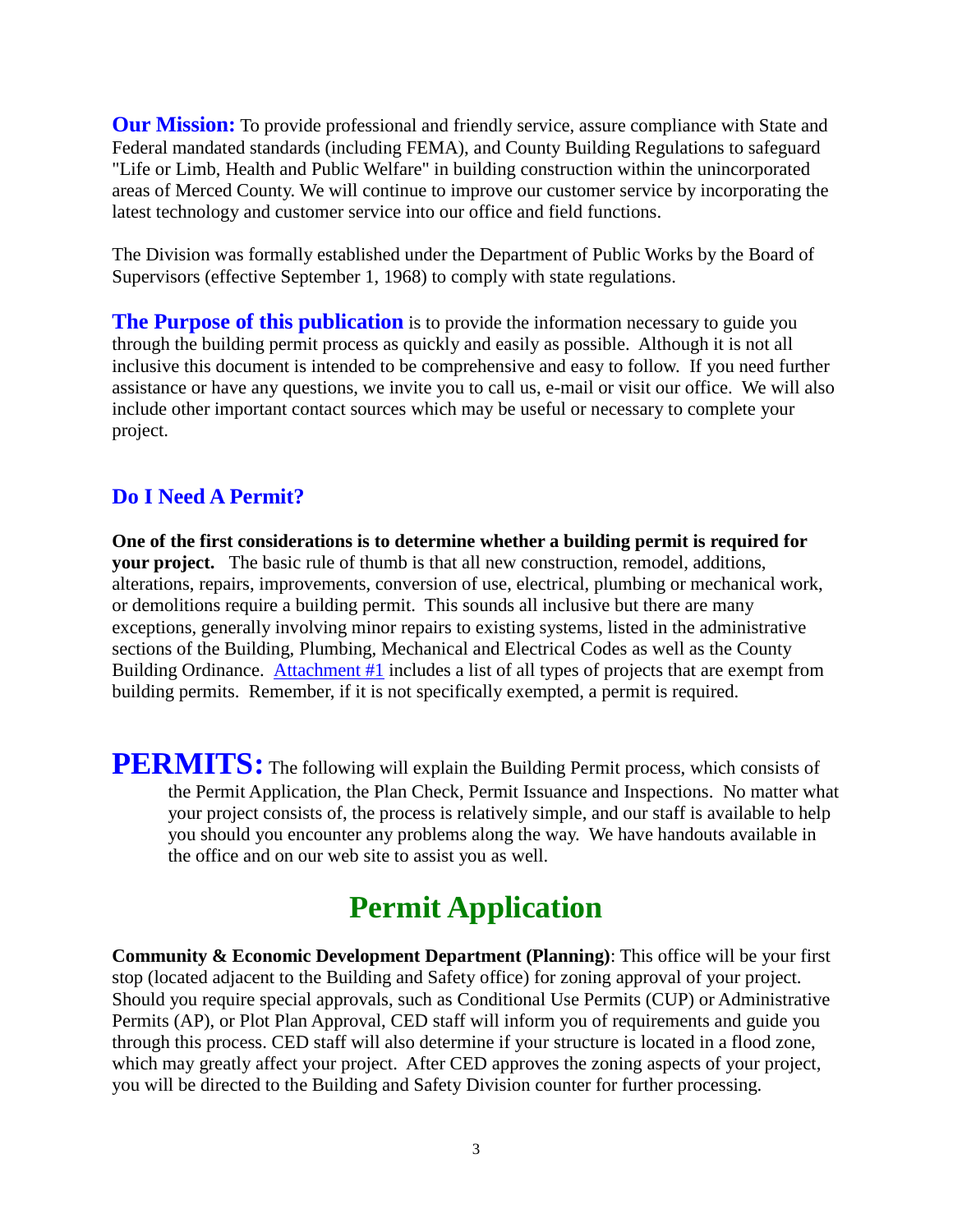**Building and Safety Division:** *Important Note:* With a few exceptions, only a Property Owner, or a Licensed Contractor may obtain a Building Permit, in accordance with state law. Building Permits in Merced County are issued through a computerized permit tracking system eliminating the need for paper applications. Our Permit Technicians will ask you the questions necessary to begin your application and they will enter that information into the computer. Be sure you bring the following information when you come in to apply for your building permit:

- 1. Property Owner's Name & Property Address,
- 2. Contractor Information (Contractor's Name, License and Bonding),
- 3. Project Valuation, Size, Proposed Use and Type of Structure) (See Attachment #2).

Your plans and submittal documents will receive a cursory review to insure they are complete and a tracking number will be assigned.

## **Plan Check**

**Building and Safety Division:** After receiving CED approval, the Building and Safety Division will collect a CED fee and the Building Plan Check fee, and receive your plans for review. Plans will be reviewed by Building and Safety Division staff and routed to Roads Division, Environmental Health Division and the Fire Department for review, as necessary.

 **School fees:** Your project information will be submitted electronically to Merced County Department of Education to determine School Impact fees. *Each school district establishes their own fee schedules in accordance with provisions of the California Education Codes, and Merced County has no control over the establishment or collection of these fees, or in making determinations as to which projects are exempt from such fees.* You will pay you school fees at our office when the permit is ready to issue. (There is no need to make a special trip to the school).

**Can and Will serve letter:** If you live in an area that is served by a water and/or sewer district, you must submit a wet-signed commitment from the district to provide you with their sewer and/or water services when you return for your permit (there is no need to make a special trip). If you are not in a sewer district, we will route your plans to the Environmental Health Division for review of your septic system.

The initial plan checks are completed within 4-6 weeks of receipt of complete plans and documents (see Attachment #3). Please be sure to submit complete plans and documents to avoid delays in the plan check process, which may holdup the start of your project. After the initial plan check is complete, if there are no corrections required, you will receive a call informing you that a permit can be issued; if corrections are required, plan check is suspended until corrected plans and/or documents are re-submitted to this office. Subsequent plan checks may require up to an additional two weeks to complete, depending on work loads.

## **Permit Issuance**

When your plans are approved, and you have paid *all required fees* (see Attachment #11), a permit will be issued and you will receive the approved "job copy" of the plans and your permit card. *Note: It is very important to have these approved plans and the permit card on the job site and available to the inspector for all inspections.*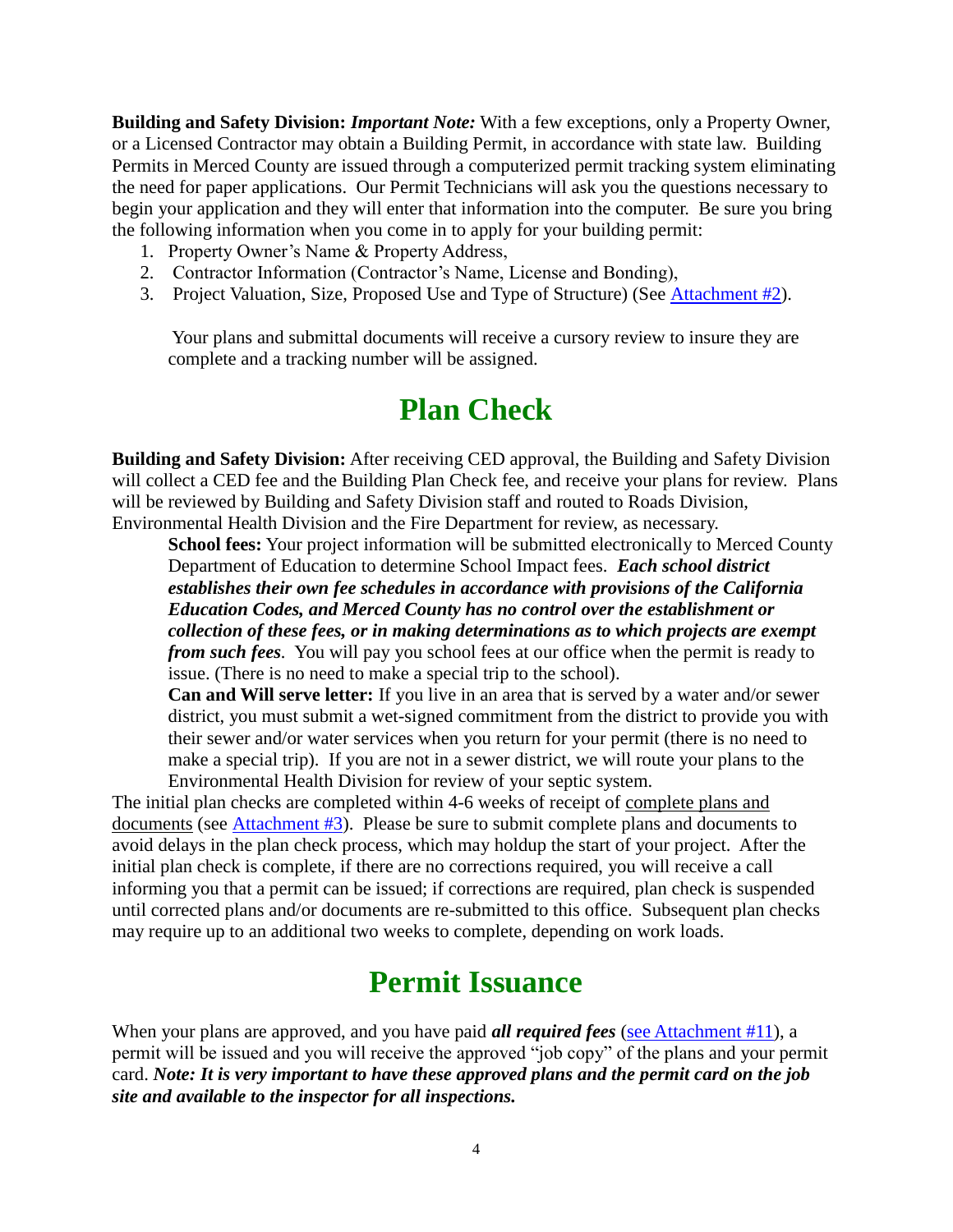*Some building permits can be issued over the counter on the same day*: If no plans are required and no review is necessary from other departments, an over the counter permit may be issued at the time of your initial visit. Typically this would include: re-roofing with similar materials; electrical service changes, gas service changes, electrical services for pumps; replacements of windows, water heaters and HVAC systems of the same size and type; and stucco or re-siding of an existing structure. Small residential patios and solar systems may also be over the counter.

## **Inspections**

Inspection requests must be made prior to 4:00 PM, the business day before the inspection is needed. Please call (209) 385-7477 and provide the Permit number and type of inspection desired. You may request inspections more than one day in advance if needed. It is important that the inspector has access to the areas where inspection is needed, and the permit card and job copy of plans must be at the job site and available to the inspector. Generally, the inspectors will set up their routes each day to make the most efficient use of their time, since they must often drive 100 miles or more each day. Because of the long drives, and the numerous inspections, it is difficult to provide inspections at specific times; however, you may call the inspector on the day of your requested inspection, between 8:00 AM - 8:30 AM, and ask if he/she can accommodate a special time to fit your schedule (please understand it is not always possible for the inspector to change his/her route, depending on number of inspections and travel distances on a particular day). We have included a general list explaining the order of required inspections for many projects (see Attachment #4), and a more detailed sheet outlining the basic items to be inspected at each of the major inspections (see Attachment #5).

**Final Inspection:** Be sure that you or your contractor has requested a final inspection after completing your project (*the Property Owner is ultimately responsible for insuring that a final inspection is passed, and a Certificate of Occupancy is issued, prior to occupancy or use of a building or any portion thereof*). After you have received a Final Inspection, you may then begin to use your building under the terms and conditions for which the permit was issued. Please retain your permit records for future reference as proof that the project was completed and inspected in accordance with the codes in effect at the time of construction. If you want to perform additional work after the permit is finaled, or you want to change the use or occupancy of the building, a new building permit will be required.

## **Miscellaneous Projects:**

## **Mobile Homes**

Mobile Homes follow the same basic steps as for a conventional home: permit application, plan check, permit issuance and inspections. The major difference is that the plans are limited to the foundation system, hold-down system, site plan and the basic floor plan (one-line drawing floor plan is sufficient). The foundation system may be a state approved system or you may choose to have a system designed by an architect or engineer of your choice. Please see attachment #6 for specific plan requirements, and see attachment #7 for required inspections.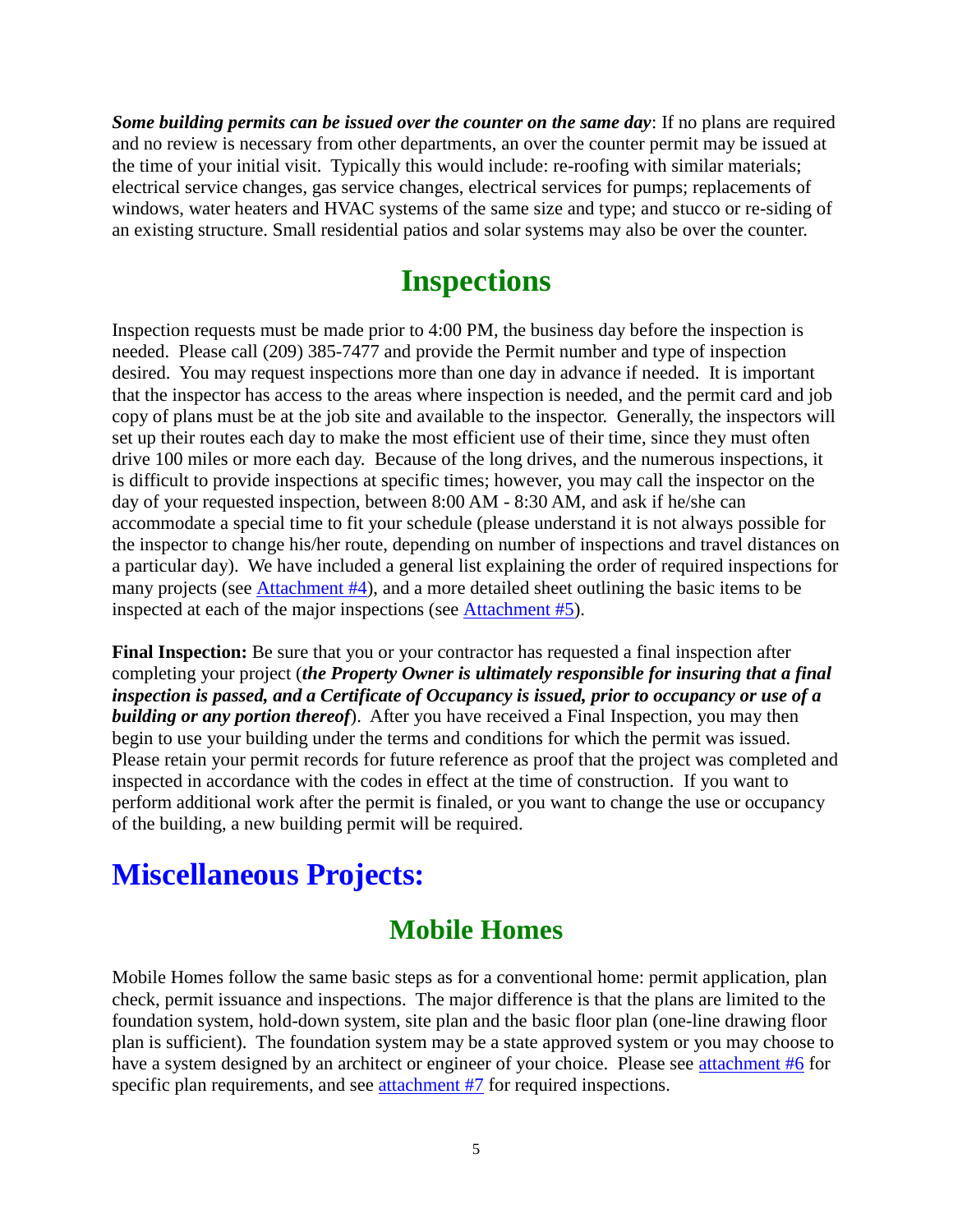### **Swimming Pools**

Swimming Pools also follow the same basic steps of permit application, plan check, permit issuance and inspections. Plans are limited to a site plan, showing the location of the pool, all pool equipment, all required pool safety equipment (such as a fence, automatic cover, etc.) and an outline of adjacent structures, and an engineered set of plans detailing the pool construction. If you plan to put decorative rocks, waterfalls or slides, be sure your plans include these items, and that the pool walls were designed to support their weight. See attachment #8 for required inspections.

## **House Moves**

In order to move a structure within or into the County for re-use, a pre-move inspection must be obtained from the Building & Safety Division office to determine whether the building is suitable for re-use, and the Planning Department must determine that the proposed use of the building is compatible with the zoning at the proposed new location. Plans are required for the foundation, a basic floor plan, and plans detailing any changes or alterations to the building. See attachment #9 for a more detailed explanation of the steps to obtain a house move permit. A bond is required for all house move projects. The bond is required to be in the amount of the total valuation of work estimated to bring the building into compliance with the Codes for the intended use. See attachment #10 for acceptable types of bonds for Merced County.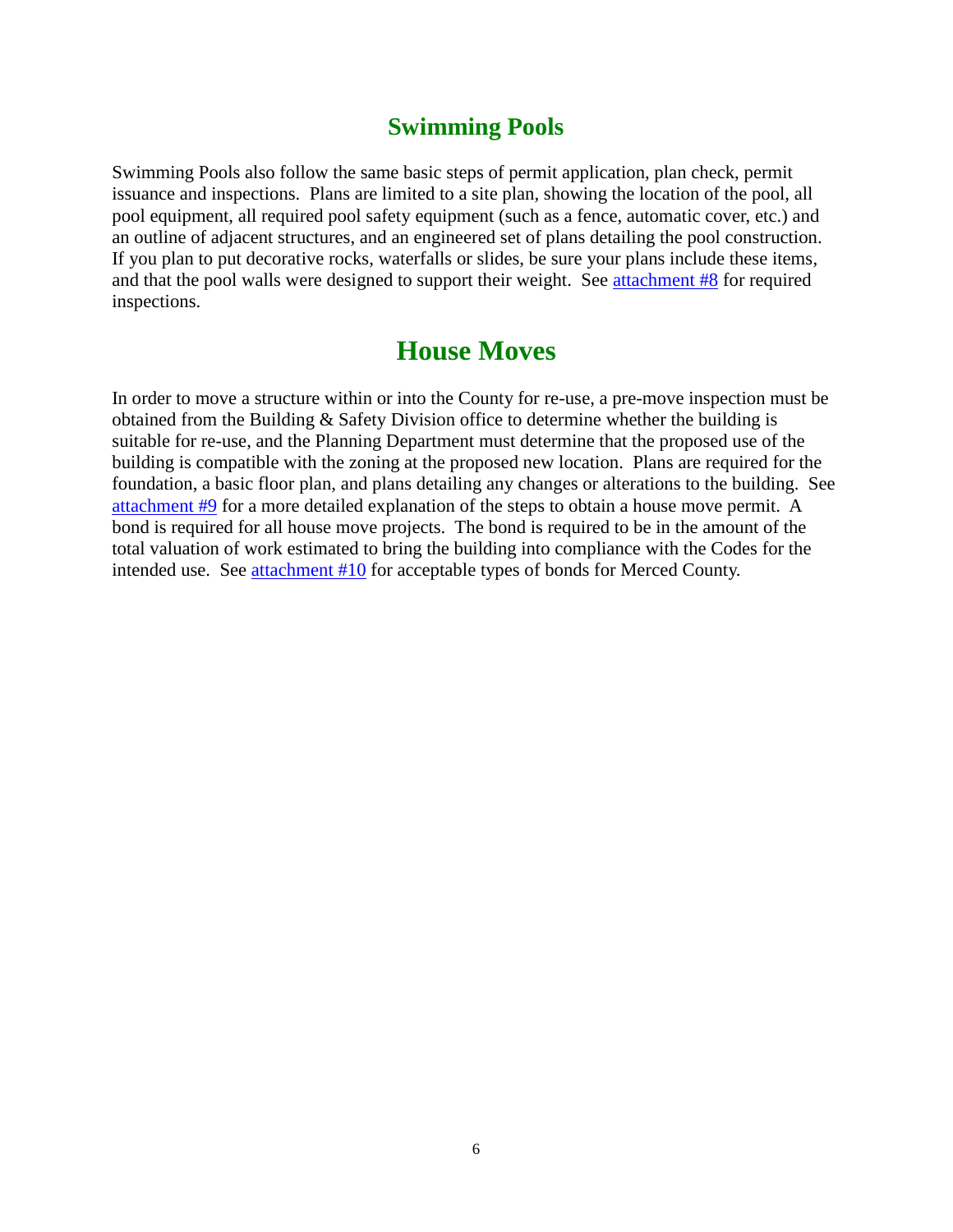**Questions or Problem Resolution:** We want to make your experience with our Division a pleasant one, so please make sure and ask for help if you do not understand the process, or have specific questions. If you have any questions or encounter any problems during the building permit process, please refer your questions, or seek resolution of your problem by contacting our staff, in the following order (all Building and Safety Division staff can be reached at 209-385-7477):

**Building Permit Assistant or Staff Services Assistant:** To resolve questions regarding permit fees charged by the Building and Safety Division; to determine if your permit is ready to be issued; scheduling of inspections; requests for general information and copies of documents. Please call (209) 385-7477.

**Building Inspector or Plan Checker:** To resolve questions or receive clarification if you have received a letter or notice of correction directing you to correct code violations or submit revised documents, please contact the inspector or plan checker who wrote the letter or notice. To request special times for inspections, call on the day of inspection from 8:00 AM - 8:30 AM (Building Inspectors are only available in the office from 8:00 AM - 8:30 AM and 4:00 PM - 5:00 PM). Please call (209) 385-7477.

**Michael Stephenson, C.B.O., Deputy Building Official:** If your questions have not been satisfactorily answered by staff listed above, or your inspector was unavailable, or you have a complex code question or need assistance with a complex problem; have questions or comments about Building and Safety Division policies or procedures; or have questions about the building permit process, please feel free to contact me at (209) 385-7477 or email: <mailto:mstephenson@co.merced.ca.us>.

**Dana Hertfelder, Director of Public Works:** If Michael Stephenson was unable to assist you, you have questions regarding Department of Public Works policies, or general comments or suggestions, please feel free to call us at (209) 385-7602 or e-mail to: [dhertfelder@co.merced.ca.us](mailto:dhertfelder@co.merced.ca.us).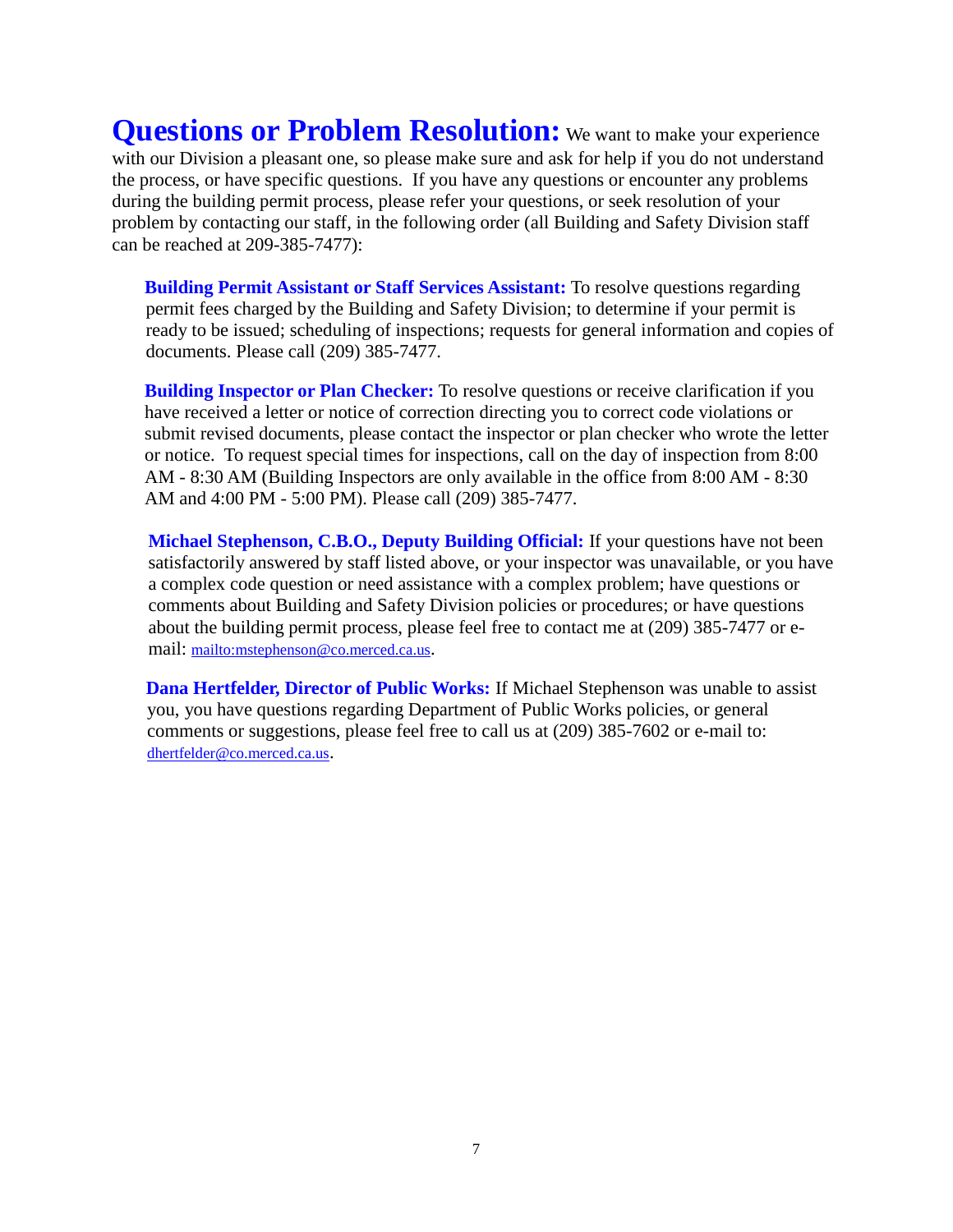## **IMPORTANT CONTACT INFORMATION:**

## **Merced County**

#### **Public Works / Administration Public Works / Roads Division**

Merced CA 95340 Merced CA 95340 Phone: (209) 385-7602 Phone: (209) 385-7601 FAX: (209) 725-3989 Fax: (209) 722-7690 Dana Hertfelder, Director

**Environmental Health Division Community & Economic Dev. Dept.**<br>
777 W. 22<sup>nd</sup> Street 2222 M Street, 2<sup>nd</sup> Floor Merced CA 95340<br>
Phone: (209) 381-1100<br>
Phone: (209) 385-7654 Phone: (209) 381-1100 FAX: (209) 384-1593 Fax: FAX: (209) 726-1710 Ron Rowe, Director Mark Hendrickson, Director Vicki Jones, Supervising EH Specialist

715 Martin Luther King, Jr. Way 715 Martin Luther King, Jr. Way

2222 M Street,  $2<sup>nd</sup>$  Floor

735 Martin Luther King, Jr. Way Merced, CA 95340 Merced, CA 95340 Phone: (209) 385-7344 Phone: (209) 385-7477 FAX: (209) 725-0174 FAX: (209) 385-7302 Don Thrasher, Fire Prevention Inspector

## **Fire Department Public Works / Building & Safety Div.**<br>
735 Martin Luther King, Jr. Way 2222 M Street, 2<sup>nd</sup> Floor

Rich Boehn, Fire Marshal Michael Stephenson, CBO, Dpty Building Official

## **Air Pollution Control District**

#### **San Joaquin Valley Unified Air Pollution Control District**

4230 Kiernan Ave., #130 Phone: (209) 557-6400 Modesto CA 95356 FAX: (209) 557-6475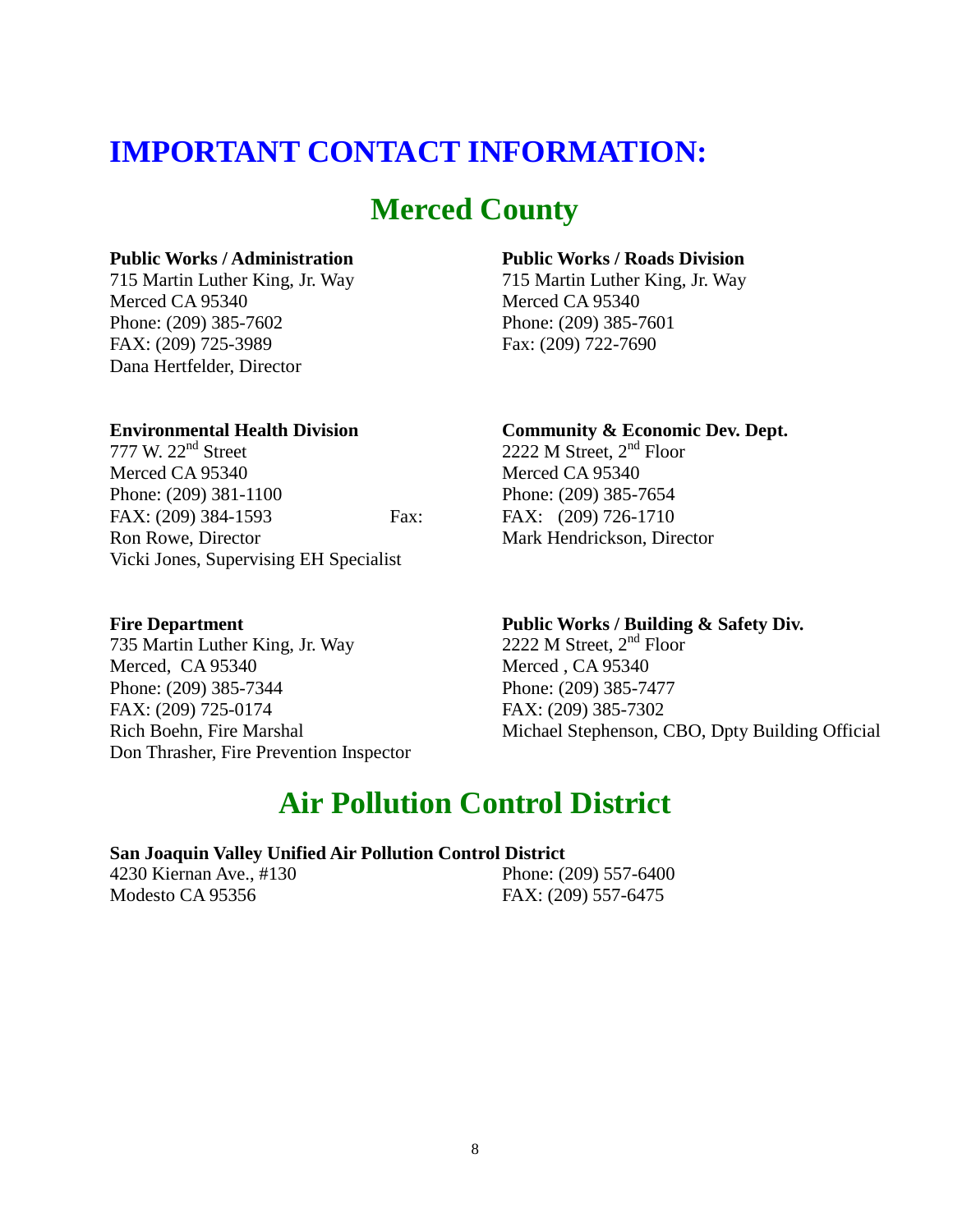## **State of California**

Fresno CA 93726-6913 1516 Ninth Street, MS-29 FAX (559) 230-3301 Phone: (916) 654-4989 Edward V. Perez, Engineer FAX: (916) 654-4420

#### **State Contractor's License Board of Architects**

9821 Business Park Drive 400 R Street, Suite 4000 Sacramento CA 95827 Sacramento CA 95814 Phone: 1 (800) 321-2752 Phone: (916) 445-3393 FAX: (916) 445-8524

P.O. Box 349002 1800 Third Street Sacramento CA 95834-9002 P.O. Box 952050 FAX: (916) 263-2246 Phone: (916) 255-2501

1130 K Street, Suite 101 1001 I Street,  $25<sup>th</sup>$  Floor Sacramento CA 95814 Sacramento CA 95814 Phone (916) 263-0916 Phone: (916) 445-3846 FAX: (916) 263-0959 FAX: (916) 445-6401

San Francisco, CA 94102 Stockton CA 95201 Phone: (415) 703-5100 Phone (209) 948-7977 FAX: (415) 703-5135

#### **Dept of Water Resources California Energy Commission**

3374 E Shields Ave, Rm A7 Media and Public Communications Office Phone (559) 230-3317 Sacramento, CA 95814-5504

#### **Board of Engineers Housing and Community Development**

Phone: (916) 263-2222 Sacramento CA 94252-2050

#### **Building Standards Commission Calif. Environmental Protection Agency**

#### **Cal-OSHA Cal-Trans** - District 10 455 Golden Gate Ave,  $10^{th}$  Floor  $1976$  E Charter Way

## **Federal Government**

#### **Federal Emergency Management Agency Environmental Protection Agency**

Building 105, Presidio of San Francisco 75 Hawthorne Street P.O. Box 29998 San Francisco CA 94105 San Francisco CA 94129-1250 Phone: (415) 744-1500 Phone: (415) 923-7100 FAX: (415) 923-7112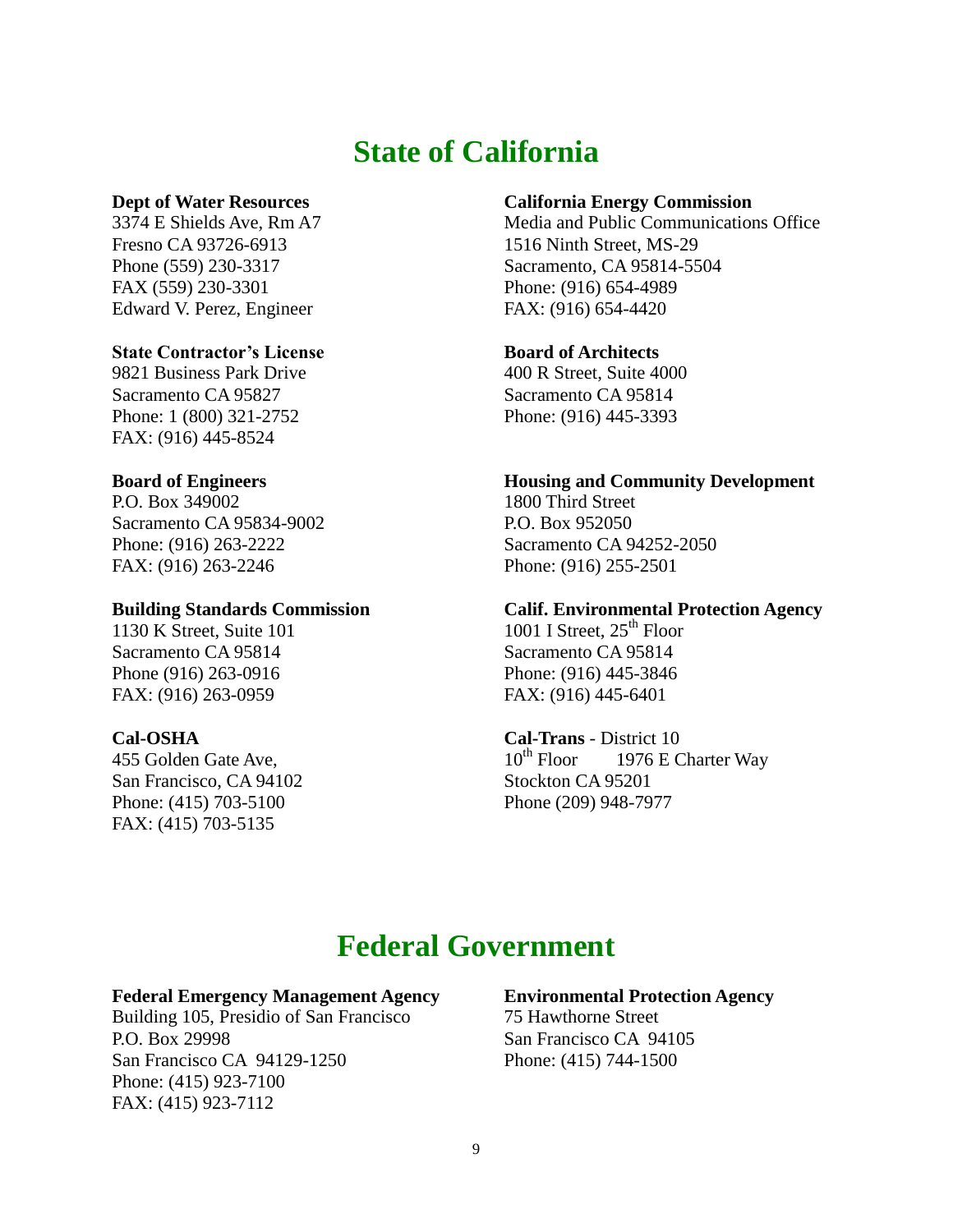## **Incorporated Cities in Merced County (Building Department)**

750 Bellevue Rd 1546 Golden Gate Atwater CA 95301 Dos Palos CA 93620 Phone: (209) 357-6340 Phone: (209) 392-2175 FAX: (209) 357-6302 FAX: (209) 392-2801

 $682 \, 3^{\text{rd}}$  Ave, P.O. Box 16 1416 C Street Phone: (209) 854-6471 Phone: (209) 394-8041 FAX: (209) 854-2840 FAX: (209) 394-4190

#### **City of Los Banos City of Merced**

Los Banos CA 93635 Merced CA 95340 FAX: (209) 827-7006 FAX: (209) 325-8775

#### **City of Atwater City of Dos Palos**

#### **City of Gustine City of Livingston**

Gustine CA 95322 Livingston CA 95334

 $520$  J Street 678 W 18<sup>th</sup> Street, 2<sup>nd</sup> Floor Phone: (209) 827-7000 Phone: (209) 385-6861

## **Water and Sewer Districts(Locations to Pay Sewer and Water Fees)**

#### **Delhi Water District Dos Palos Water:**

#### **Franklin Water District**

(209) 723-1353 (209) 632-3522

13038 E. Jefferson, Le Grand, CA 103 N. Live Oak, Planada, CA (209) 389-4173 (209) 382-0213

#### **Santa Nella Water District San Luis Water District**

13193 S. Highway 33, Suite D 1015 Sixth Street Santa Nella, CA Los Banos, CA (209) 826-0920 (209) 826-4043

# Merced, CA Winton, CA 95388-0970

9738 Stephens St. Midway Community Services District Delhi, CA 21476 S. Reynolds Avenue, (209) 632-8777 South Dos Palos, CA (209) 392-3651

#### 2115 N. Drake Avenue **Hilmar Water District**

Merced CA 8319 Lander Avenue, Hilmar

### **Le Grand Water District Planada Community Services District**

### **Meadowbrook Water Co Winton Water & Sanitary District**

2272 Meadowbrook Ave 6951 Winton Way, P.O Box 970 (209) 722-1069 (209) 358-2367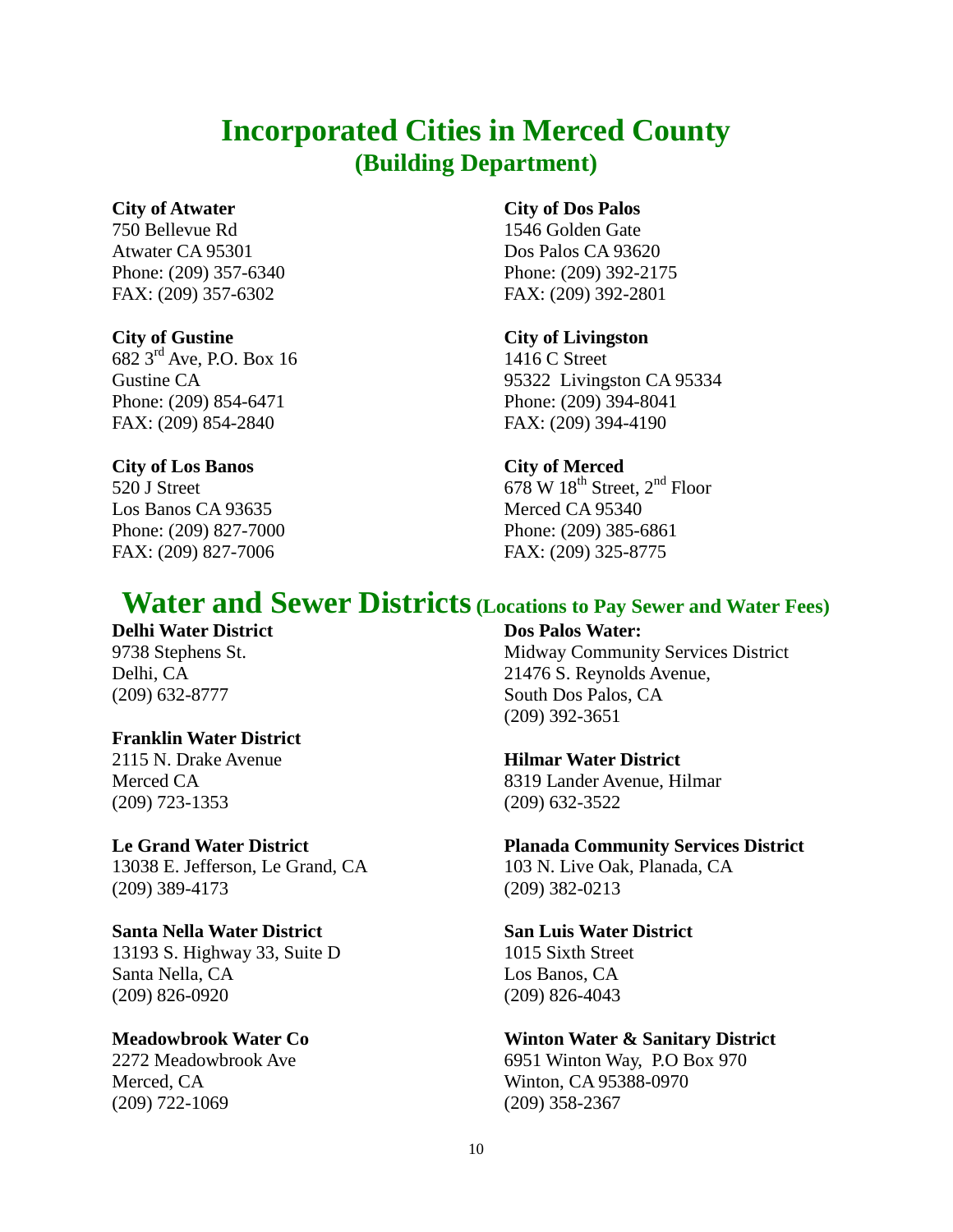#### **I. WHEN IS A PERMIT REQUIRED?**

In the County of Merced, if proposed construction work is not listed as exempt in the codes or County Ordinances, it does require a permit. For clarification or additional information, visit the Building and Safety Division office at 2222 M Street, Merced, CA, or call (209) 385-7477. For information on how to secure required permits obtain a handout from this office or at our web site: www.co.merced.ca.us and click on Business Resources on the upper right, then Building Permits.

#### **II. BUILDING PERMIT EXEMPTIONS**

This section applies to all permits as we issue combination permits (combination building, electrical, plumbing and mechanical permits issued for single family residences and duplexes).

**Note 1:** Even though construction work may not require a building permit, a permit for electrical, plumbing or mechanical may be required.

**Note 2:** Even though construction work may not require a building permit, it is not exempt from any other County Ordinances, State or Federal Law or any other public agency requirements.

A County of Merced building permit will not be required for the following:

#### A. **Small Accessory Buildings**

One story detached residential accessory buildings used as tool and storage sheds, playhouses and similar uses are exempt, provided the roof area does not exceed 120 square feet, and height does not exceed 12 feet. This structure must be built in accordance with all applicable codes and **shall not** contain any plumbing, mechanical or electrical features. There is a limit of one (1) per parcel.

#### B. **Walls and Fences**

Fences not over seven (7) feet high from grade on either side of the fence are exempt. Masonry or concrete walls, or any retaining walls, over 4' high, measured from the bottom of the footing, shall require a permit. Walls supporting a surcharge are not exempt unless they are 4' feet or less in height, measured from the bottom of the footing. Even though a building permit may not be required, all fences or retaining walls must be located completely on private property, including the footing and must be constructed in accordance with the Building Code. To determine where the public right-of-way ends and private property begins along a street or alley, you may need to consult an engineer or land surveyor

#### C. **Pools, Spas and Water Tanks**

Water tanks are exempt when not exceeding 5000 gallons in capacity, supported directly upon grade, and height to diameter ratio is less than or equal to two to one. Water tanks that are required for fire protection will require a permit, regardless of size. Prefabricated swimming pools and spas accessory to single family residences, duplexes or lodging houses are exempt when entirely above grade and not exceeding 5000 gallons capacity. Plumbing and electrical permits may be required. Observe all State mandated pool barrier requirements.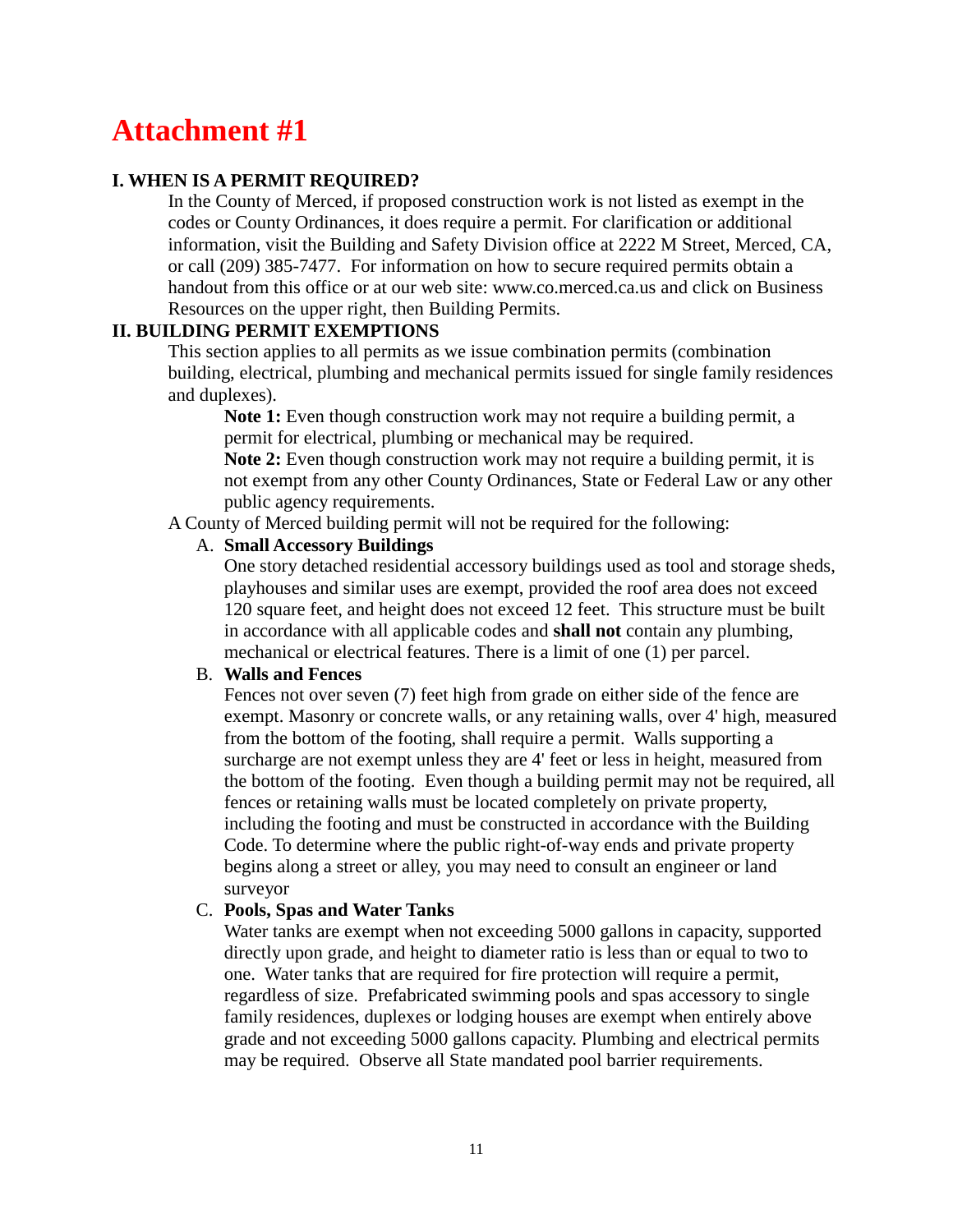#### **D. Paving, Decks and Platforms**

Platforms, walks and driveways not more than 30 inches above grade, without any roof framing elements, and not over any basement or story below are exempt. Outside paving is exempt.

*Note: Any work in the public right-of-way may require an encroachment permit. Driveway curb cuts always require a permit.*

#### **E. Awnings**

Some awnings accessory to single family residences, duplexes, lodging houses, or agricultural buildings, are exempt from building permits. Awnings projecting horizontally out to 54" and attached to and entirely supported by exterior walls are exempt. Window awnings are limited to 54 inch projection.

#### **F. Temporary Structures**

Temporary motion picture, television and theater stage sets/scenery are exempt.

#### **G. Miscellaneous Accessory Structures (residential only)**

Antennas supported on a roof are exempt from a building permit. Antennas on grade, not over 30 feet in height when fully extended, are also exempt. Flag poles not over 30 feet in height above finished grade, are exempt. All antenna supports and flag poles must be designed and anchored to withstand the loads imposed.

#### **H. Interior Remodeling**

The following types of interior work are exempt from a building permit. If the work is being done in a commercial building and involves a change of use (per California Building Code definition) or Occupancy of the building, a building permit shall be required. If in doubt, call (209) 385-7477 for further information.

- **1.** Cases, counters and partitions not over 69 inches in height.
- **2.** Painting, papering and similar finish or decorative work.
- **3.** Installation of floor coverings.
- **4.** Cabinet work.

#### **I. Repairs and Replacements**

Repair or replacement of roof coverings not exceeding one square (100 sq.ft.) on any building does not require a permit as long as there is not replacement of structural members such as roof sheathing or rafters. Repairs which involve only the replacement of **component parts** of existing equipment with similar materials and which do not have an aggregate value over \$1,000 for labor and materials are exempt.

#### *Note: Such repairs shall not include any addition, change or modification in construction, exit facilities or permanent fixtures or equipment.*

Replacement of windows with like products and no modification to existing framing does not require a permit. When permits are required for repair or replacement, plans may be required depending on the scope of work.

#### **J. Hospital and School Buildings**

Hospital and public school buildings under the jurisdiction of the State of California are generally exempt from County of Merced building permits. However, plans may be required for off-site improvements and for road encroachment permits. Permits for school projects valued at less than \$100,000 and deferred by the State of California, may be issued permits and receive inspections from the County.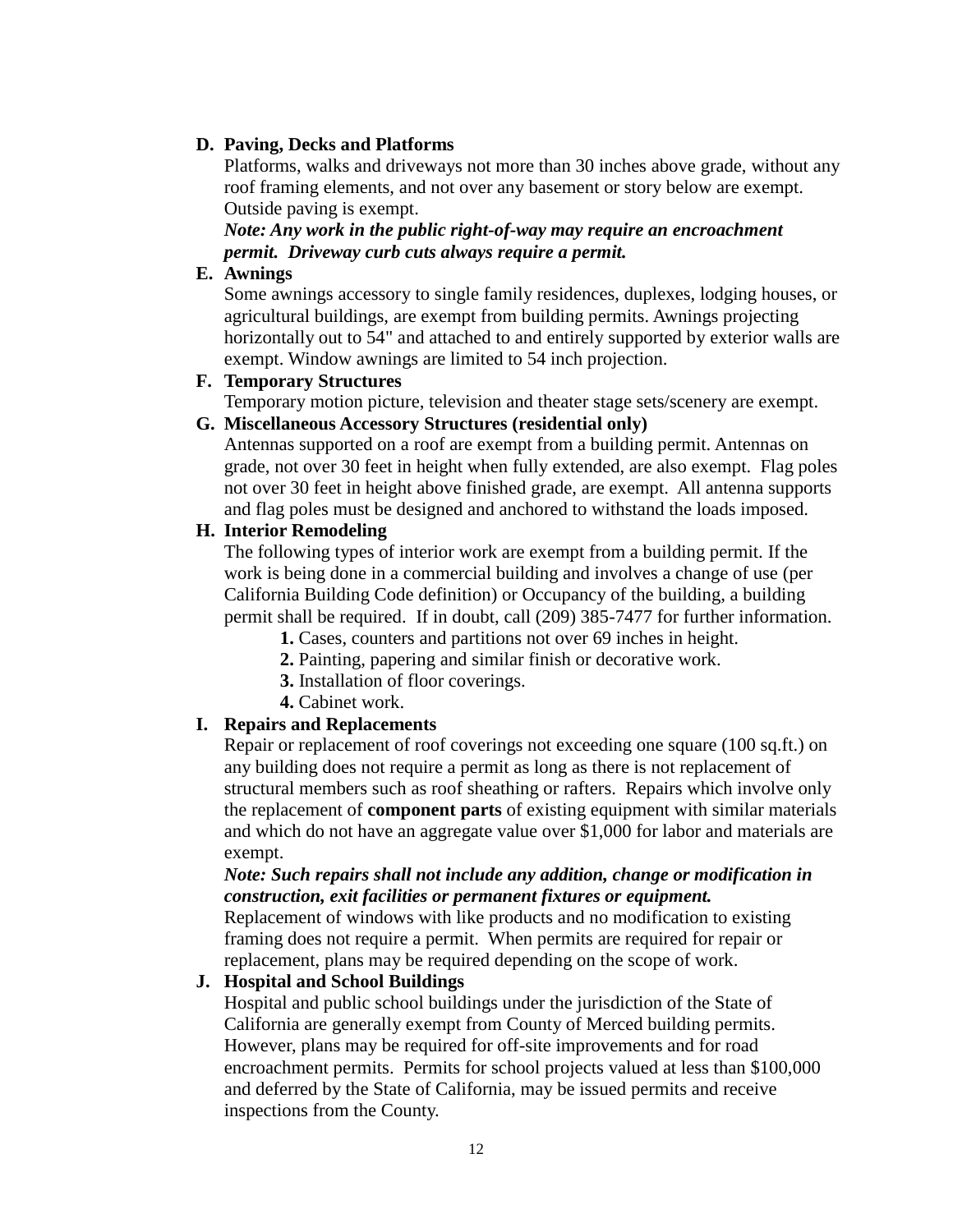#### **III. ELECTRICAL EXEMPTIONS**

Unless specifically listed in these exemptions, all electrical work in the County of Merced requires a permit. No permit will be required for minor work such as replacing fuses, replacing or repairing switches, circuit breakers, lamp holders, ballasts or receptacles.

*Note: The replacement must be the same size and general type as the original equipment and the work must be done in accordance with the National Electrical Code.*

- A. No permit will be required for the replacement of lamps or the connection of portable appliances to suitable receptacles previously permanently installed. No permit will be required for the installation, alteration, or repair of wiring, devices, appliances or equipment operating at 25 volts or less between conductors and not capable of supplying more than 50 watts of energy.
- B. No permit will be required for installation made by a public service corporation acting as allowed in the National Electrical Code Article 90-2.
- C. No permit will be required for the installation of remote control switching devices on privately owned appliances when such devices are installed by the servicing Gas and Electric Company or their authorized agents as part of an energy conservation program. Such installations must be approved in writing by the Building Official.

### **IV. PLUMBING EXEMPTIONS**

Unless specifically listed in these exemptions, all plumbing work in the County of Merced requires a permit. For clarification consult the current Plumbing and Mechanical Code Supplement or call our office at (209) 385-7477.

- A. No permit will be required for clearing stoppages, or the repair of leaks in soil, waste, or vent pipes, valves, fixtures, or replacement of exposed traps in existing plumbing systems serving lavatories, sinks, laundry trays, and/or similar fixtures.
- B. No permit will be required for the replacement of existing residential plumbing fixtures where no change in the plumbing configuration is required.

#### *Note: If it is necessary to replace any part of the pipe with new material a permit will be required.*

C. Water heater replacement always requires a Building permit. In case of emergency gas leak repair, it may be possible to perform the work and obtain the necessary permit the next working day.

### **V. HEATING, VENTILATION, AIR CONDITIONING, AND REFRIGERATION EXEMPTIONS**

Unless specifically listed in these exemptions, all heating, ventilation, air conditioning and refrigeration work in the County of Merced requires a permit. For clarification consult the current Plumbing and Mechanical Code or call our office at (209) 385-7477. No permit will be required for the repair of heating, ventilation, air conditioning, or refrigeration equipment.

*Note: If the repair requires removal of the equipment from its installed position, or the replacement of faulty controls, valves, driers, or filters, a permit is required.*

A. No permit will be required for the installation of temperature controls, repairing leaks, or recharging refrigeration compressors or systems. No permit will be required for the installation, servicing, or repair of ice machines (in private residences only).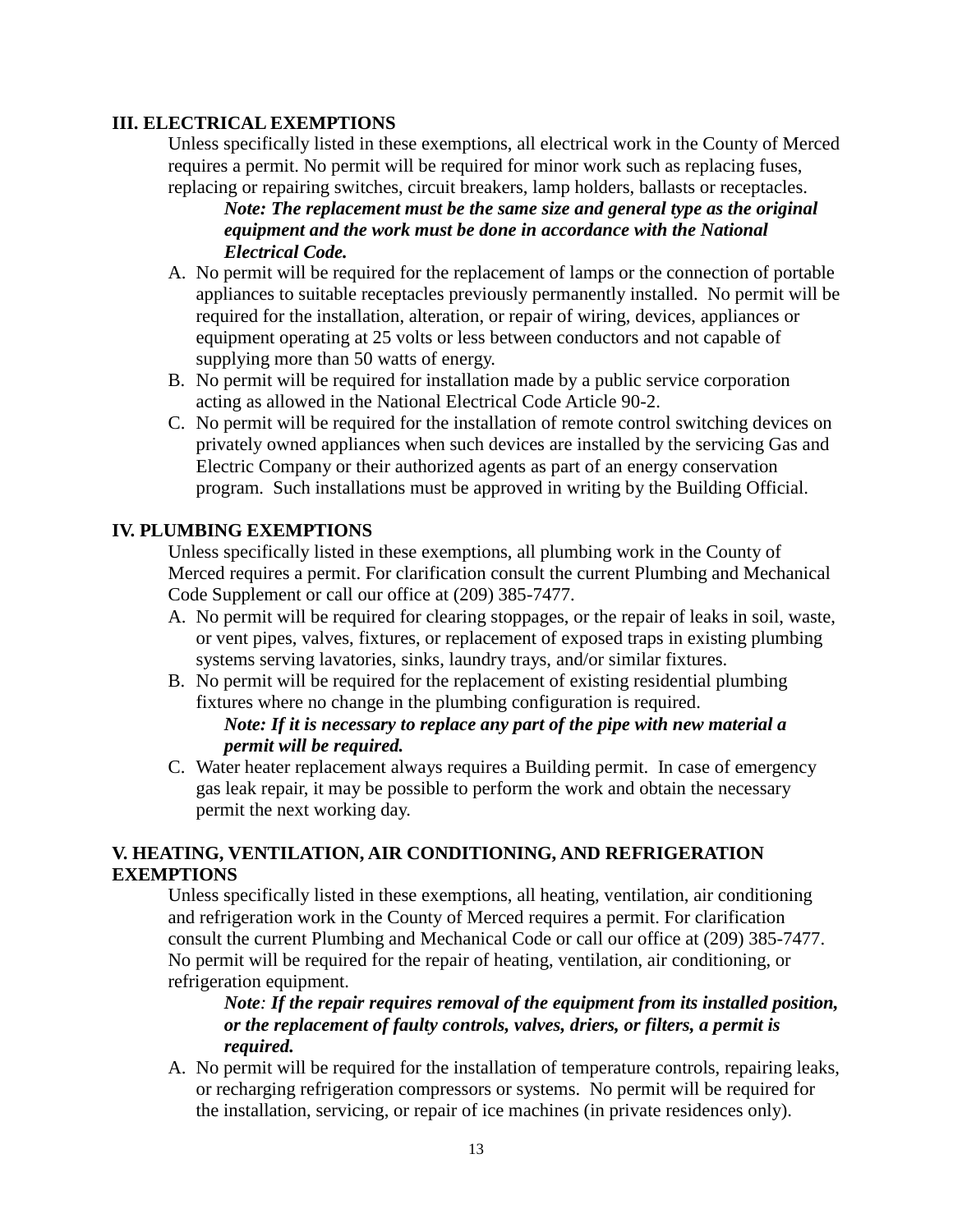### **QUICK PERMIT WORKSHEET**

The following information is required to complete the building permit application. Incomplete or incorrect information will delay issuing the building permit (when no plans are required).

### **SITE AND PROJECT INFORMATION TO BE COMPLETED BY APPLICANT**

| <b>JOB ADDRESS</b>                                                        |                    |               | CITY/ZIP             |       |  |  |
|---------------------------------------------------------------------------|--------------------|---------------|----------------------|-------|--|--|
| <b>CROSS STREET</b>                                                       |                    |               | <b>APN</b>           |       |  |  |
| <b>OWNER'S NAME</b>                                                       |                    |               | <b>PHONE</b>         |       |  |  |
| <b>OWNER'S ADDRESS</b>                                                    |                    |               | CITY/ZIP             |       |  |  |
| APPLICANT'S NAME (if other than owner)                                    |                    |               |                      |       |  |  |
| DESCRIBE WORK TO BE PERFORMED                                             |                    |               |                      |       |  |  |
|                                                                           |                    |               |                      |       |  |  |
|                                                                           |                    |               |                      |       |  |  |
|                                                                           |                    |               |                      |       |  |  |
|                                                                           |                    |               |                      |       |  |  |
| Valuation (must include fair market value of all materials and labor): \$ |                    |               |                      |       |  |  |
| <b>CONTRACTOR INFORMATION</b>                                             |                    |               |                      |       |  |  |
| <b>NAME</b>                                                               |                    |               | <b>PHONE</b>         |       |  |  |
| <b>ADDRESS</b>                                                            |                    |               | CITY/ZIP             |       |  |  |
| LICENSE #                                                                 | <b>CLASS</b>       |               | <b>EXPIR. DATE</b>   |       |  |  |
| <b>WORKER'S COMP INSURANCE CARRIER</b>                                    |                    |               |                      |       |  |  |
| <b>POLICY</b>                                                             | <b>EXPIR. DATE</b> |               | <b>CERT. ON FILE</b> |       |  |  |
| <b>CONTACT PERSON</b>                                                     |                    |               |                      |       |  |  |
|                                                                           |                    |               |                      |       |  |  |
| OFFICE USE ONLY                                                           |                    |               |                      |       |  |  |
| APPLICATION. REC'D:                                                       | <b>DATE</b>        |               | <b>TIME</b>          | am/pm |  |  |
| NOTICE TO<br><b>APPLICANT</b>                                             | Date               | <b>Status</b> | BP#                  |       |  |  |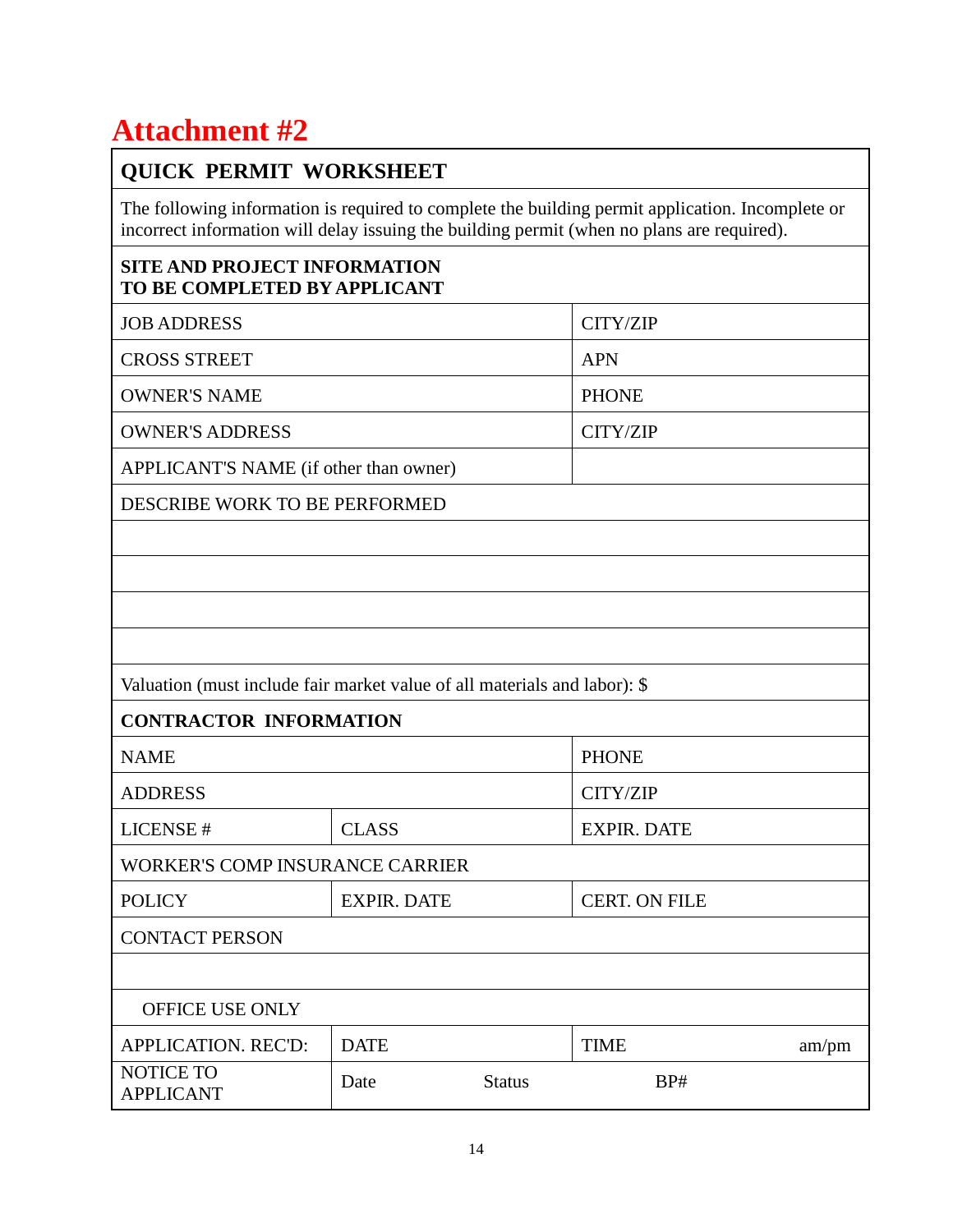### MINIMUM PLAN INFORMATION REQUIRED FOR A BUILDING PERMIT

*To help expedite the plan check process, applicants seeking advice as to what plan documents will be required in order to obtain a Building permit, should be provided with this informational hand-out developed by the Department of Public Works, Building and Safety Division and/or referred to our office for further assistance.*

As per International Building Code, Title 2 of the California Administrative Code, Housing and Community Development and Title 24, California Energy Efficiency Standards, the following check list has been developed to outline the minimum information which must appear on, or accompany, all plans being submitted for review and issuance of a Building Permit.

Plans submitted to the Building and Safety Division for Building Permit application will also be reviewed by the following Departments or Agencies (plans will be routed by the Building and Safety Division to all other Departments, except the Community & Economic Development Department, adjacent to our office).

- A. Approval from the County Environmental Health Division if the project includes a private sewer system or water system, or any food services.
- B. Approval of the Community & Economic Development Department is required on all building permits.
- C. Approval of Fire Department is required on all structures.
- D. Approval of Roads Division.

Be prepared to submit to the Building and Safety Division office for plan check:

A. **ONE (1) full set of plans and a complete set of all other minimum documents in an electronic format (i.e. CD, flash/thumb drive). A DropBox link can be provided upon request.**

#### MINIMUM PLANS:

Construction drawings of your project are necessary for the Building and Safety Division to complete the plan check and permit process. Drawings shall be on appropriate sized standard sheet scale (example: 18" x 24", 23" x 36", or 30" x 42".) Plans for commercial projects require stamp and signature (electronic or digital) from a CA licensed Architect or Engineer responsible for all documents submitted, in accordance with state licensing laws.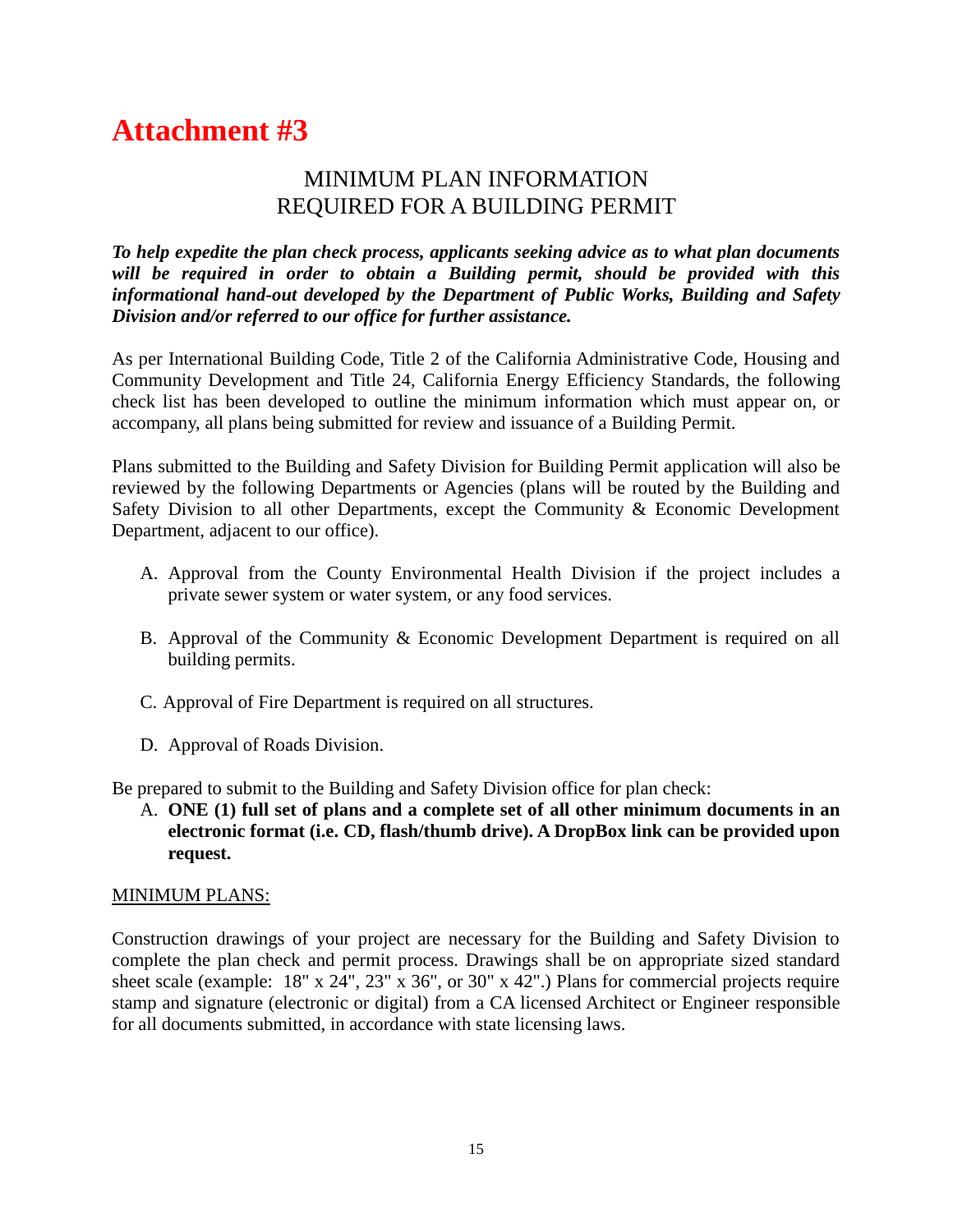#### *Minimum Plan Information Required For Building Permit* **(cont.)**

The following list indicates the minimum drawings, details and/or information required for all basic structures, a new house or a major remodeling job.

#### A. SITE (PLOT) PLAN, Scale  $1'' = 10'$  or  $20'$  or  $1/16'' = 1'$  or  $1/8'' = 1'$ :

- 1. The first sheet must indicate all of the following: Owner's and/or Builder's name and contact information; project address and assessor's parcel number; the square footage of each occupancy (i.e. dwelling, garage, covered porch/patio, etc.) and, if residential, the number of bedrooms.
- 2. Entire property with dimensions of boundaries, North arrow, frontage street and name of same.
- 3. Show setback dimension from property line, street S/W line or street centerline.
- 4. Location of existing structures and proposed structure or addition, with dimensions and distances from property lines and between structures.
- 5. Location of utility services such as water, gas, well, sewer lines and/or private sewer system, and electric service.
- 6. Locate and dimension all right-of-ways or utility easements on property.
- 7. Give site elevations at corners of lot or approximate grade lines to assure surface drainage away from proposed structure (minimum of ten (10) feet around entire structure).
- 8. Show minimum floor elevations above centerline of street and adjacent grades within ten (10) feet.

#### B. FOUNDATION PLAN, Scale  $1/4" = 1'$  or  $1/8" = 1$ :

- 1. Include soils report and detail all soils report requirements on plans (see County exemptions).
- 2. Layout of foundation walls and concrete slabs, with dimensions.
- 3. Size and location of footings, piers, beams, air vents, access holes, and integral footings in slabs.
- 4. Indicate moisture barrier and slab reinforcing or size, direction and spacing of floor joists and/or beams.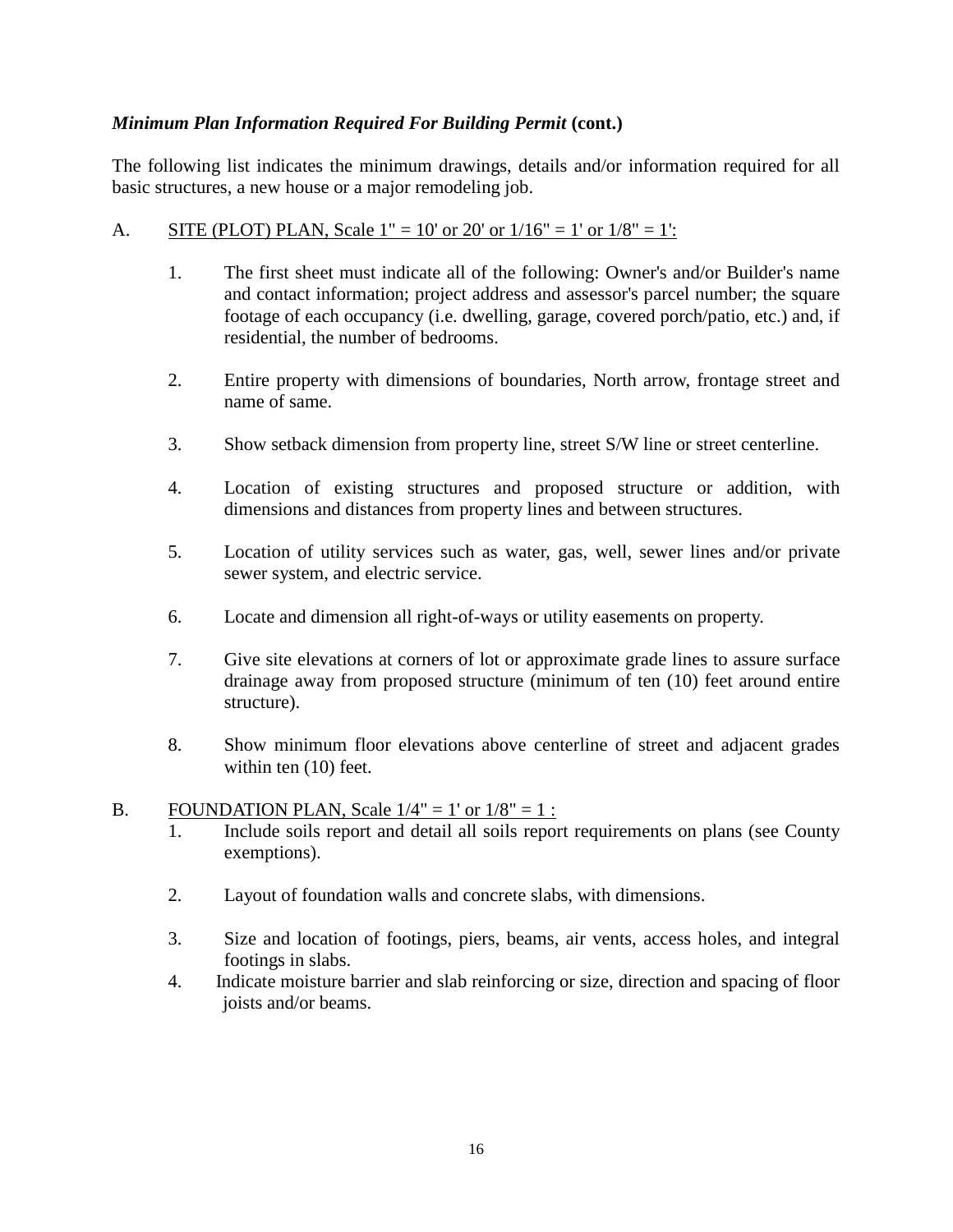#### *Minimum Plan Information for Building Permit* (cont.)

#### C. FLOOR PLAN, Scale  $1/4" = 1'$  or  $1/8" = 1'$  (for each floor):

- 1. Size and arrangement of rooms and partitions, with the use of the rooms or spaces clearly labeled.
- 2. Location of plumbing fixtures, appliances (including heating and/or air conditioning unit), fireplace and electrical features such as outlets, switches and light locations.
- 3. Window size and type and door size, type and direction of swing.
- 4. Size, direction and spacing of ceiling joists, rafters or trusses.
- 5. Indicate on floor plan sheet the following.
	- a. Total square footage of living space for each floor and total square footage of garage and/or other accessory spaces.
	- b. Total square footage area of all windows and/or glass doors in all exterior walls.
	- c. Size of heating and/or air conditioning unit being provided.
- NOTE: For an addition or renovation, show schematic floor plan of entire existing structure to scale. Dimensions and details are needed only where new work is to be done.

#### D. EXTERIOR ELEVATIONS, Scale  $1/4" = 1'$  or  $1/8" = 1"$ :

- 1. Show ALL sides of building with exterior finish materials and roof materials indicated.
- 2. Show ALL openings in walls such as doors, window, foundation vents, etc.

#### E. TYPICAL CROSS SECTION, Scale  $1/4" = 1'$  (or larger):

- 1. All floor, wall and roof framing with size and spacing of members.
- 2. Heights of crawl spaces, floors and ceilings, and pitch of roof.
- 3. Footings, foundation and finish grade.
- 4. Roof and exterior wall materials including insulation and sheathing (if used).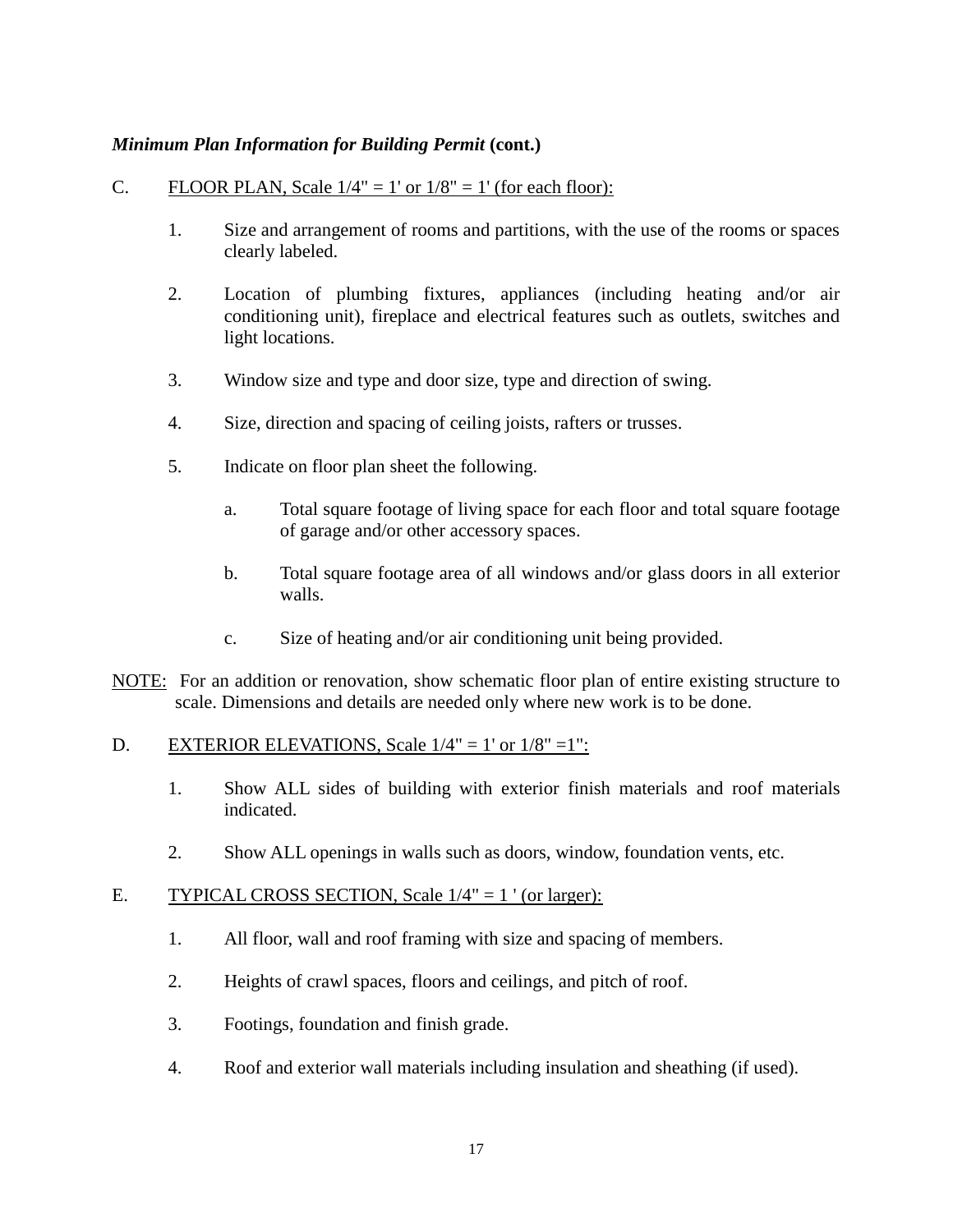#### *Minimum Plan Information for Building Permit* **(cont.)**

#### F. DETAILS:

- 1. Clearly show sizes, materials, connections and construction of the following, if applicable.
	- a. Window details if not shown on floor plan.
	- b. Fireplace section
	- c. Roof truss plans and signed, stamped calculations with the name of manufacturer.
	- d. Plumbing layout, pipe sizes and fixtures.
	- e. A separate plan showing framing of each floor and roof will be required if not included on floor plans or if framing is complicated.
	- f . Heating ducts and/or air conditioning plan of each floor if not indicated on floor plans or if system is complicated.

#### G. ENERGY CONSERVATION INFORMATION:

Two (2) sets of appropriate forms, calculations and/or information. The CF-1R and MF-1R pages are required to be "blueprinted" in the plans as well.

All mandatory energy saving measures such as occupant sensors, dimmers, automatic switches, etc., must be detailed on plans.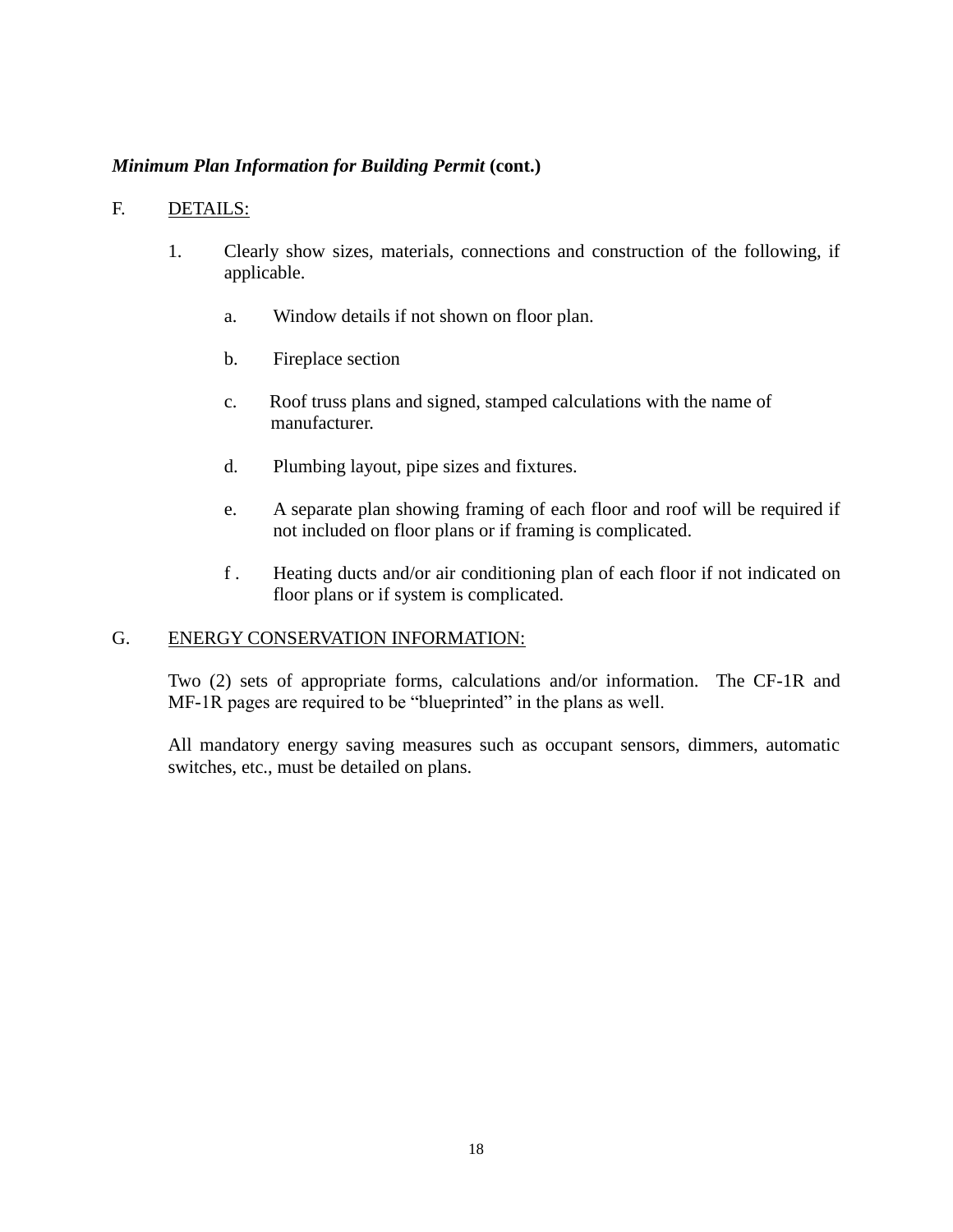## **Attachment #4 INSPECTION INFORMATION**

*This guide is intended to provide you with general information regarding the inspection process. If you have any questions regarding specific inspections, please ask the inspector assigned to your area. To request inspection phone (209)385- 7477 and have available the following information: permit number, type of inspection needed, and owner's name. Inspections must be requested prior to 4:00 p.m. on the day before needed. A \$77.00 re-inspection fee may be assessed if the job is not ready and/or accessible, or if the plans and permit are not at the job site and available to the inspector.*

#### **First Inspection: Verify all requirements of the soils report have been met.**

#### FORMS (Wood floor construction)

All forms are in place. Property lines indicated. Reinforcing steel placed and secured. No stakes in footings. Forms free of soil and debris. Ufer ground in place.

#### or FORMS (concrete floor construction.)

Forms in place. No plumbing piping in footings. Vapor barrier required for dwelling units. Forms free of soil and debris. Property lines indicated. \*Any plumbing to be located under slab must be inspected prior to covering and slab preparation.

#### or FORMS (Industrial-Commercial)

Inspection of each section: Ground beams, footings, column footings, forms in place, reinforcing steel placed and secured. All major floor slabs, docks, and similar to be inspected. \*Any plumbing to be located under slab must be inspected prior to covering and slab preparation.

#### **Second Inspection. UNDERFLOOR FRAMING, ROUGH PLUMBING.**

Drain lines, sewer stub outs, water lines, gas piping in place. Water tests on drain and water lines. Underfloor framing complete. All flashing in place. After underfloor framing has passed, install floor insulation and call for inspection before covering with subfloor.

#### **Third Inspection. ROOF NAIL - SHEAR, STRAPS, HOLDDOWNS**

All roof sheathing nailed and shear panels nailed, straps nailed and visible. HOLDDOWNS in place and secure.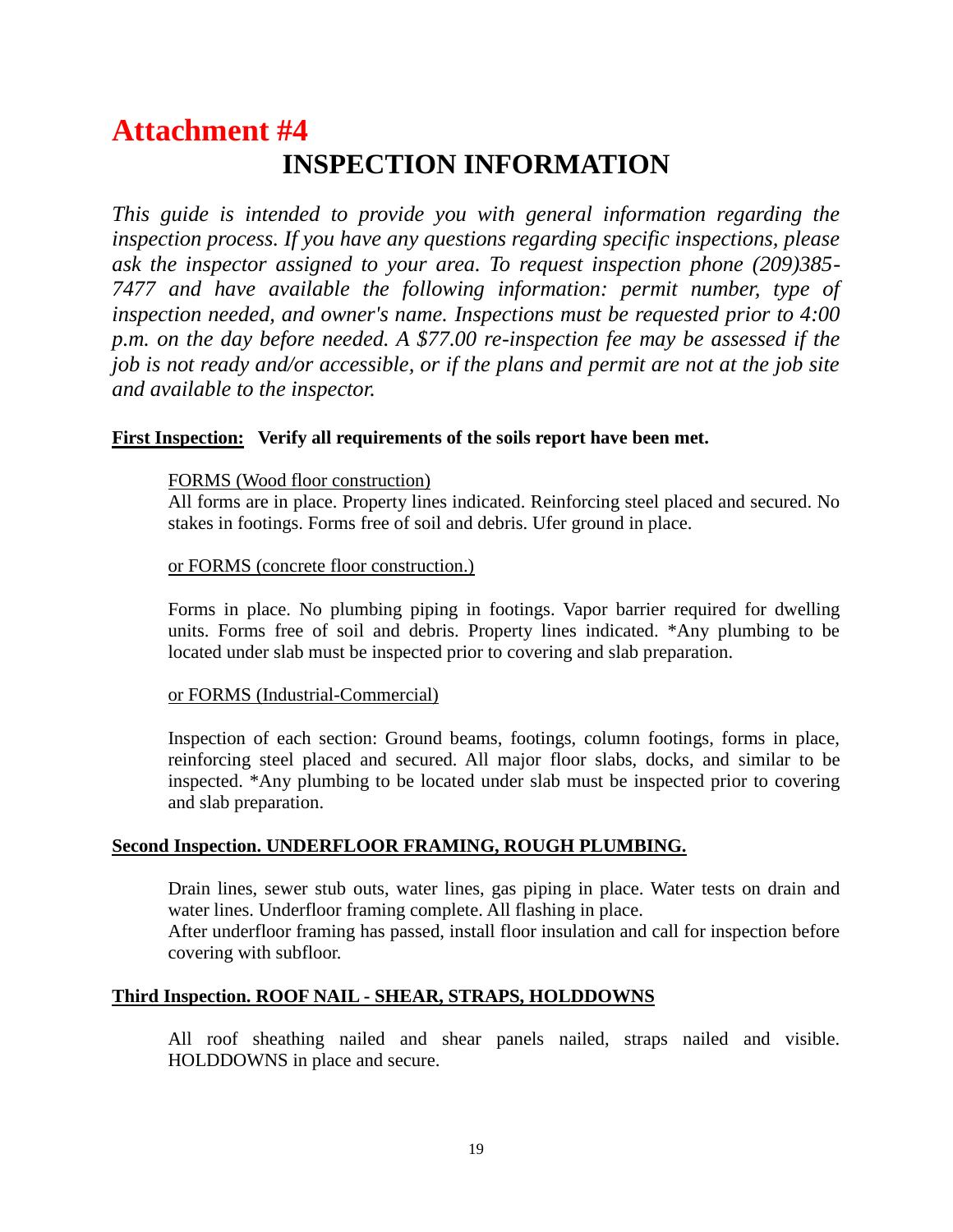#### *Inspection Information* **(cont.)**

#### **Fourth Inspection. FRAMING, ROUGH-IN WIRING, HEATING DUCTS, PLUMBING TOP-OUT.**

Building framing complete. Roof on. Exterior weatherproof - stucco lath or siding installed. Fireplace roughed in and rebar tied at ceiling line.. Windows installed. Title 24 - Caulk exterior corners, windows and mud sills.

--Basic electrical wiring in place. Wire pulled in. Bonding made up. Distribution panels in place.

--Plumbing topped out, roof jacks in place. Gas vents and area vents roughed in. Heating ducts in place. Gas appliance combustion air ducts in place. Gas line pressure test. No insulation in walls or ceiling. Seal all fire block penetrations.

#### **Fifth Inspection. INSULATION INSPECTION**

Approved energy insulation installed in all exterior walls and inaccessible attic and roof areas.

#### **Sixth Inspection. SHEETROCK OR LATH AND STUCCO WIRE NAILING.**

Dry wall board on, nailed out NOT taped. Stucco wire nailed. Shower pans installed and filled with water within 1" of top of dam. . Shower backing materials in and waterproofed. Fire walls completed and tight, ground to roof.

#### **Final Inspection. COMPLETION INSPECTION.**

Building complete and ready for occupancy. Electric fixtures hung. Electric equipment in place. Meter service ready for connection. Septic tank - drain field inspected and approved. - Plumbing fixtures set. Gas equipment installed and vents in place. Underfloor area free of debris. Exterior steps in place. Insulation certificate and CF-6R form readily accessible.

ELECTRIC AND GAS HOOK-UP CARDS (GREEN TAGS) WILL BE ISSUED WHEN THE ABOVE INSPECTIONS ARE COMPLETED AND WORK MEETS MINIMUM SAFETY STANDARDS.

**ELECTRIC METER SERVICE ONLY**, changes or repair. Service wiring complete with grounding. Sub-feed wiring in place. Range, dryer, or air conditioning wiring to be complete.

**GAS METER SERVICE ONLY,** changes or repairs. Install gas piping. A pressure test showing required pressure has been attained. All gas vents in place, safety controls, combustion air.

#### **RE-ROOF INSPECTIONS:**

For tear-off: Call for a sheathing inspection prior to covering with any roofing materials. Call for final when complete

For overlay: Call for final when complete.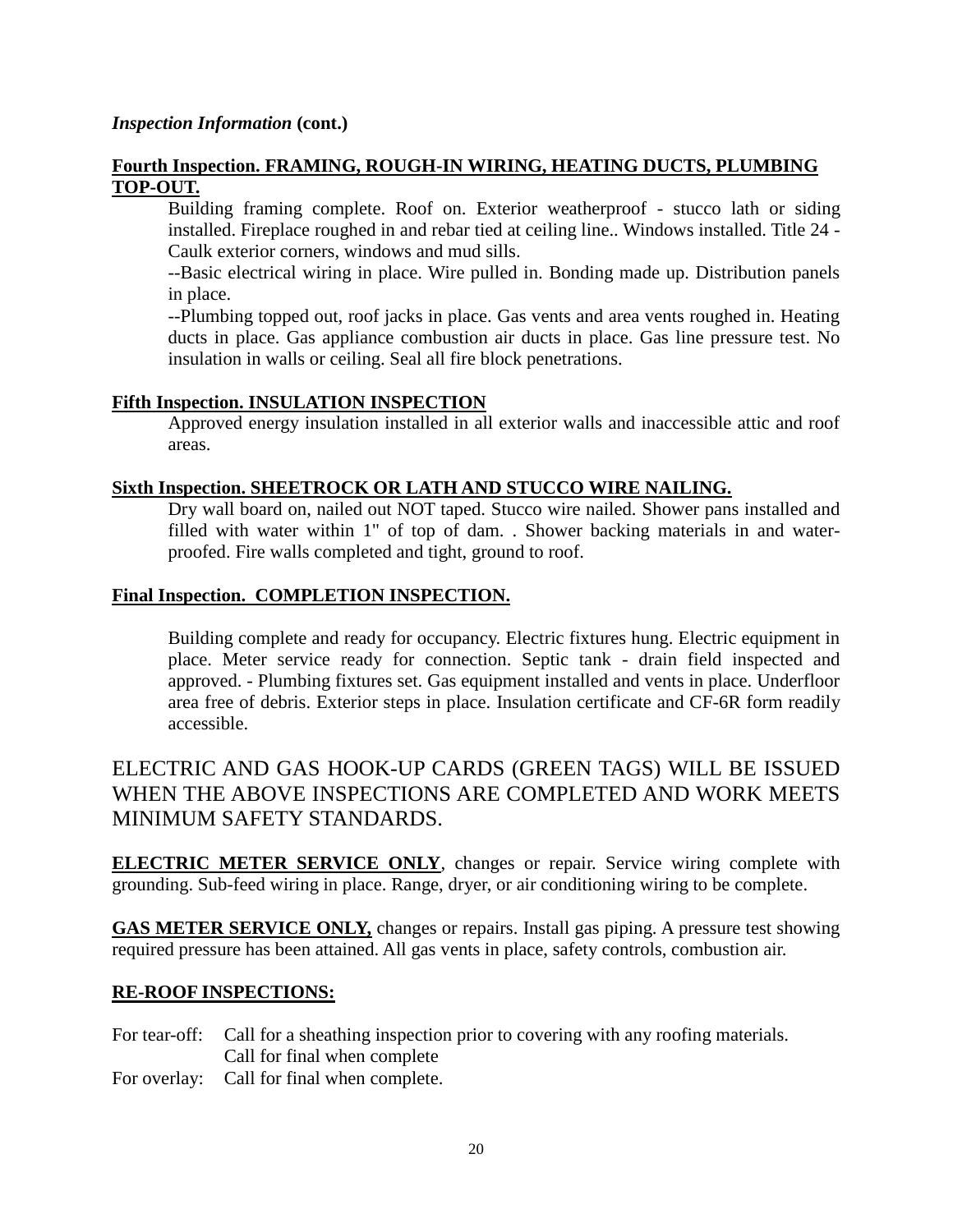#### **GENERAL INSPECTION CHECKLIST** (for most wood framed structures)

#### **Underslab Inspection: Verify all requirements of the soils report have been met.**

- 1. Drain/waste/vent Check size, location, fall, fittings, cleanouts, pipes wrapped, water test.
- 2. Gas pipe NOT ALLOWED UNDER SLAB exception for natural gas to island stove in approved vented pipe or chase.
- 3. Water supply pipe Pressure test, size, location, pipes wrapped.
- 4. Electrical underground conduit, wiring size, approved materials.
- 5. Plenums and Ducting Approved materials & installation by Code or listing.

#### **Foundation Inspection: Verify all requirements of the soils report have been met.**

- 1. Location check setbacks, easements, proximity to slopes.
- 2. Anchor bolts, Hold downs.
- 3. Footings size, re-bar, Ufer ground, Compaction test (if required).
- 4. Stemwalls size, blockouts, re-bar.
- 5. Slab Vapor barrier, reinforcement wire or steel, plumbing wrapped.
- 6. Pier footings size and placement, re-bar, masonry fireplace.
- 7. Advise owner that elevation certificate is required prior to passing framing (if in flood zone).

#### **Underfloor Inspection:**

- 1. Drain/waste/vent Check size, location, fall, fittings, cleanouts, water test.
- 2. Gas pipe size, anchorage, pressure test, NOT ALLOWED UNDER SLAB.
- 3. Water pipe Pressure test, support, regulator (if supply pressure exceeds 80 psi).
- 4. Electrical underfloor size, approved for use, support.
- 5. Plenums and Ducting Clearance, support, approved materials.
- 6. Girders, sills, joists, anchor bolts, vents.
- 7. Ties, splices and special connectors.
- 8. Wood to earth clearances.
- 9. Insulation (may be a separate inspection).

#### **Roof Nail / Shear Nail**

- 1. Roof nail check grade / span of sheathing, nail spacing, missed nailing.
- 2. Trusses girder truss bearing, truss bracing.
- 3. Exterior shear location, nailing (edge, seams & field), straps, hold downs.

#### **Plumbing:** *\*fr* means check at frame inspection

- 1. Water Heater Vent*\*fr*, combustion air*\*fr*, anchorage, access, 18" above floor in garage*\*fr*.
- 2. Water pipe*\*fr* pressure test, support, nail protection.
- 3. Drain/Waste/Vent*\*fr* water test, support, nail protection.
- 4. Shower pan water test.
- 5. Tubs*\*fr* Access if slip joint, varmint-proof @ drains.
- 6. Gas pipe Pressure test, support*\*fr*, size*\*fr*, materials*\*fr*.
- 7. Metal plumbing @ firewall penetrations*\*fr*.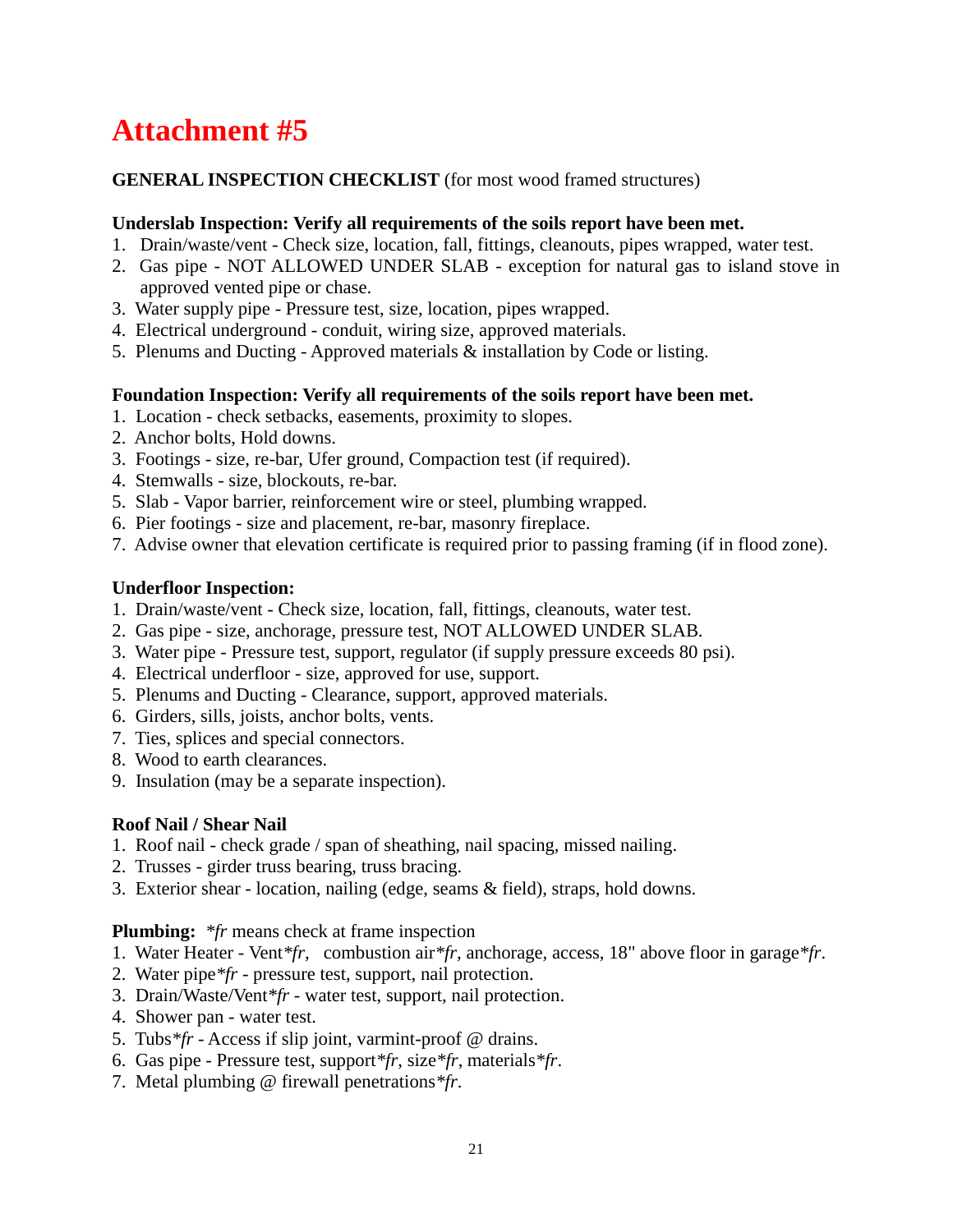**Electrical:** *\*fr* means check at frame inspection

- 1. Light fixtures clearance, protection, fluorescent in bath & kitchen.
- 2. Receptacle spacing*\*fr*, required lighting*\*fr* and switches.
- 3. Outlet boxes*\*fr* size, # of conductors, Fire walls, conductors/cable secured.
- 4. NM cable (romex)*\*fr* Nail protection, firewall penetrations.
- 5. Equipment Grounding*\*fr* Mechanical fasteners, bond gas & water pipe.
- 6. Kitchen Two 20 AMP appliance circuits*\*fr*, GFI all counter outlets.
- 7. Service Panel secure, solid ground rod, riser, main disconnect.
- 8. Clothes closet lights*\*fr*, Shower lights, Spa light.
- 9. Smoke detectors & carbon monoxide detectors- location*\*fr*.

10. Arc-faults - all outlets (except kitchens and bathrooms) *\*fr*.

**Mechanical:** *\*fr* means check at frame inspection

- 1. Heating and AC ducts*\*fr* Insulation, support.
- 2. Exhaust Fans / Dryer Ducts Must terminate outside*\*fr,* support*\*fr*.
- 3. Furnace Vent*\*fr*, access*\*fr*, return air*\*fr*, combustion air*\*fr*, 115 volt outlet*\*fr*.
- 4. Furnace in attic Access*\*fr*, light*\*fr*, 115 volt outlet*\*fr*, platform*\*fr*.
- 5. Condensate drain*\*fr* drain, overflow, size, discharge to outside or approved location.

**Framing:** Items marked with `\*fr' on plumbing, mechanical & electrical above must be checked @ frame inspection.

- 1. Sills Material, anchors, splices.
- 2. Wall studs Nailing, spacing, bracing (all exterior, interior walls @ 34' o.c. max), plates.
- 3. Bearing walls over girders, floor nailing.
- 4. Draft Stops Walls, ceilings, attics (in duplex & apartments).
- 5. Fire Stops Furred ceilings, stairs, chases, tubs.
- 6. Headers and Beams size, bearing.
- 7. Hangers Post caps, anchors, connectors.
- 8. Ceiling joists/Rafters Spacing, collar ties, purlins, bracing.
- 9. Trusses Girder trusses, bearing, bracing, connections, roofing used matches truss calc..
- 10. Roof Flashing, roofing, fire retardant.
- 11. Fireplace Ties, throat, clearances, Class A flue.
- 12. Attic access Size, location, NM cable protection, draft stops.
- 13. Bedroom (emergency egress) Window sill height, dimension or exterior door.
- 14. Garage Fire Protection Sheetrock type X, 5/8"; self-closing, self-latching, solid core door.
- 15. Exit Doors One 3' x 6'8" door, garage man door, 3-story or 3,000 sq.ft.+ requires two exits.
- 16. Stairs Width, headroom, rise, run, landing, fire protection.
- 17. Ventilation Attic, underfloor, underfloor access.
- 18. Siding Nailing, grade, bracing, weatherproofing.
- 19. Stucco Mesh, screed, nailing, weatherproofing.
- 20. Glazing Safety glazing, light and ventilation, energy calc.
- 21. Shear Walls Nailing, bolting, special connectors.
- 22. Infiltration Seal wall & plate penetrations, around windows.
- 23. Collect elevation certificate prior to passing frame (if in flood zone).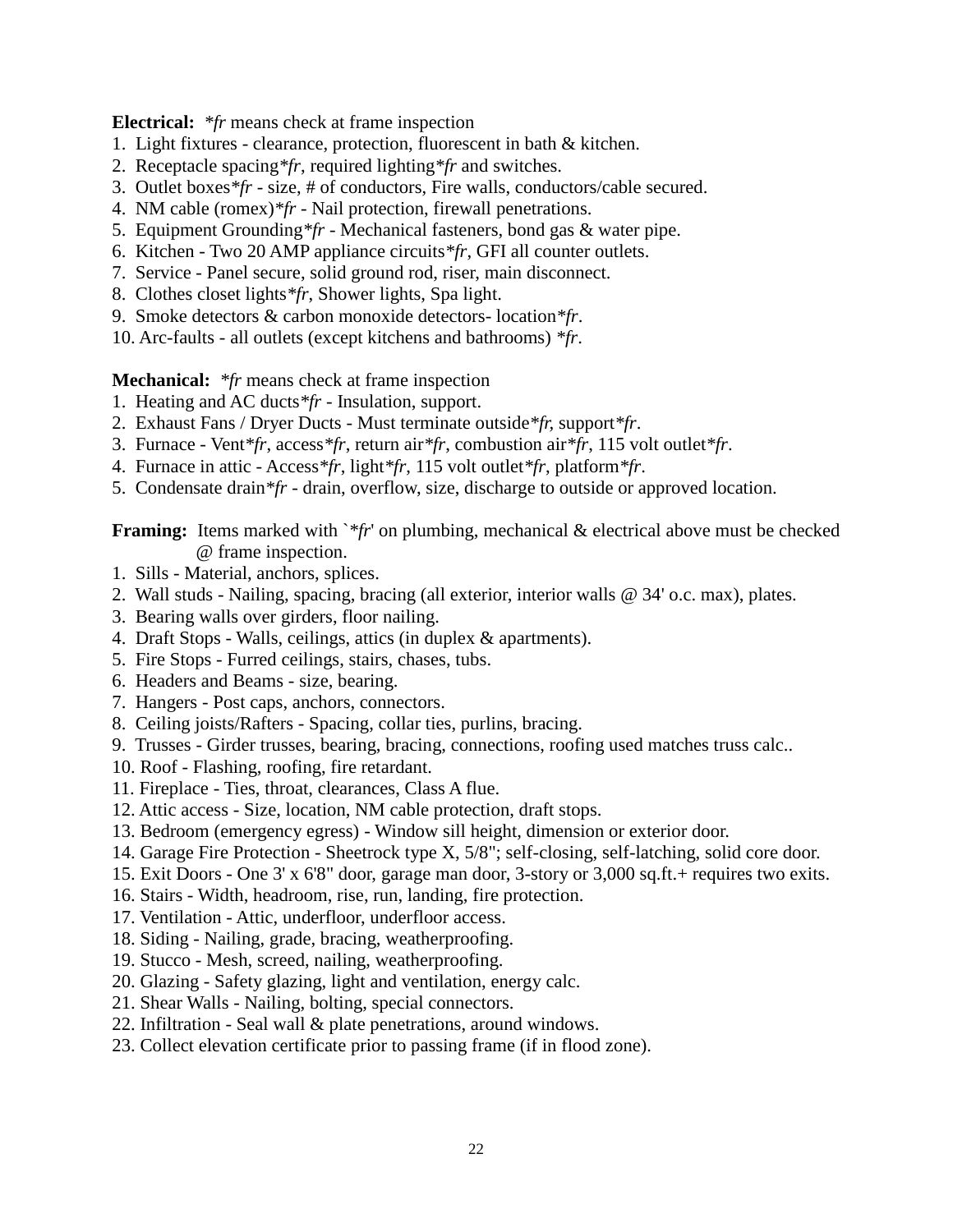#### **Insulation:**

1. Walls; ceilings - insulation certificate.

#### **Gypsum wall board:**

- 1. Nail / screw spacing, fire rating, backing or clips.
- 2. If used for interior conventional bracing, 7" o.c. spacing on nailing, or per engineers specs.

Final: Issue Certificate of Occupancy when passed.

- 1. Smoke detectors, carbon monoxide detectors, bedroom emergency exiting/egress.
- 2. Furnace vents, clearance, rating, combustion air.
- 3. Furnace in garage 18" above floor, protection from physical damage.
- 4. GFI Bathrooms, kitchens, garage, exterior.
- 5. Electrical panel boxes, breaker/wire sizes, label breakers, switch plates and outlet covers.
- 6. Exits Doors, stairs, rails, openings.
- 7. Landings guardrails, deck, post base/caps.
- 8. Stairs handrail/guardrail, openings.
- 9. Kitchen fixtures, appliance grounds, air gap, cook-top clearances.
- 10. Kitchen receptacle outlets, GFI protection.
- 11. AC ducts in garage 26 gauge or fire damper.
- 12. Garage to house door Closer, latch, landing, solid core or 20 minute rated.
- 13. Garage receptacles GFI, NM cable protected.
- 14. Water Heater Vents, vent connectors, clearances, combustion air, pressure relief valve to outside, 18" above floor in garage, seismic straps (two req.), mechanical protection.
- 15. Plumbing, mechanical and electrical equipment listed for location.
- 16. Fireplace or stove Clearances, hearth, doors.
- 17. Attic insulation, ventilation.
- 18. Foundation vents/Underfloor access.
- 19. Site Grading, drainage, house numbers.
- 20. AC unit Disconnect, plumbing, electrical, secured to pad.
- 21. Vent termination plumbing, appliance, fireplace.
- 22. Exterior electrical Trim, GFI, service labels.
- 23. Exterior plumbing Water, sewer, cleanouts, backflow prevention on hose bibs.
- 24. Safety glass tub/shower enclosures, doors, sidelights.
- 25. All corrections from previous inspections.
- 26. Gas test, Meters tagged for gas and electric.
- 27. Check Mandatory Energy Req.-Occ Sensors-Dimmers-Auto on/off
- 28. Certificates energy, insulation.
- 29. Department clearances Planning, Roads, Health, Fire.

#### **DECKS, COVERS, CARPORTS AND GARAGES**

- 1. Location check setbacks, easements, proximity to slopes.
- 2. Anchor bolts, Holddowns.
- 3. Footings size, re-bar, User ground, Compaction test (if required).
- 4. Stemwalls size, re-bar.
- 5. Slab Vapor barrier, reinforcement wire or steel, plumbing wrapped.
- 6. Pier footings size and placement, re-bar.
- 7. Framing, trusses, roof sheathing nail
- 8. Weather exposed lumber appropriately protected.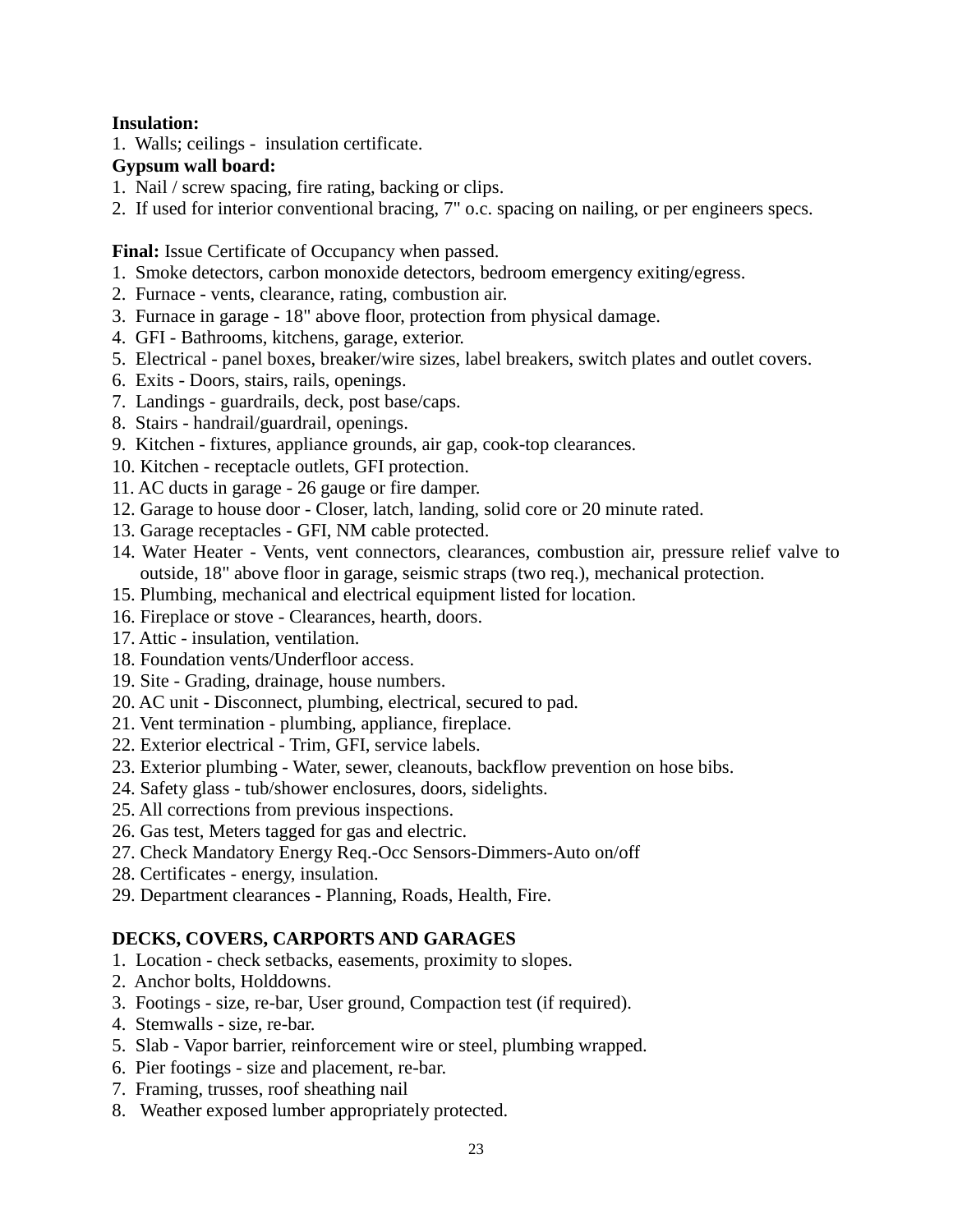## **MINIMUM PLAN INFORMATION FOR MOBILE HOME AND COMMERCIAL COACH INSTALLATION BUILDING PERMITS**

As per the International Building Code, Title 2 of the California Administrative Code, and Housing and Community Development and Title 25 the following check list has been developed in relation to minimum information for all plans being submitted for review and issuance of a mobile home or commercial coach installation Building Permit.

To assist in eliminating any additional time delays, applicants seeking advice as to what will be required in the way of documentation in order to obtain a Building permit, should be provided with this check list and the information "hand-out" developed by the Department of Public Works, Building and Safety Division and/or referred to that Division.

When submitting their documents to the Building and Safety Division for plan check and issuance of a mobile home or commercial coach installation Building Permit, they should be advised that approvals will be required from the following Departments: (plans will be routed by the Building and Safety Division to all other Departments, except the Community & Economic Development Department.

- A. Approval from the County Environmental Health Department (if their project includes a private sewer system or water system) or a "Can and Will Serve" letter from the water and/or sewer district.
- B. Approval of the Community & Economic Development Department.
- C. Approval of Fire Department is required on all residential structures.
- D. Approval of Roads Division.

Be prepared to submit to the Building and Safety Division office for plan check:

A. **ONE (1) full set of plans and a complete set of all other minimum documents in an electronic format (i.e. CD, flash/thumb drive). A DropBox link may be provided upon request.**

The applicant for a permit to install a home shall provide plans and specifications to include the following:

A. A plot plan of the lot or site on which the home is to be installed, which shall indicate the planned location of the home, the locations of electrical, gas, water and sewer connections or septic system on the site. The plot plan shall indicate all required dimensions and set-backs from the lot lines.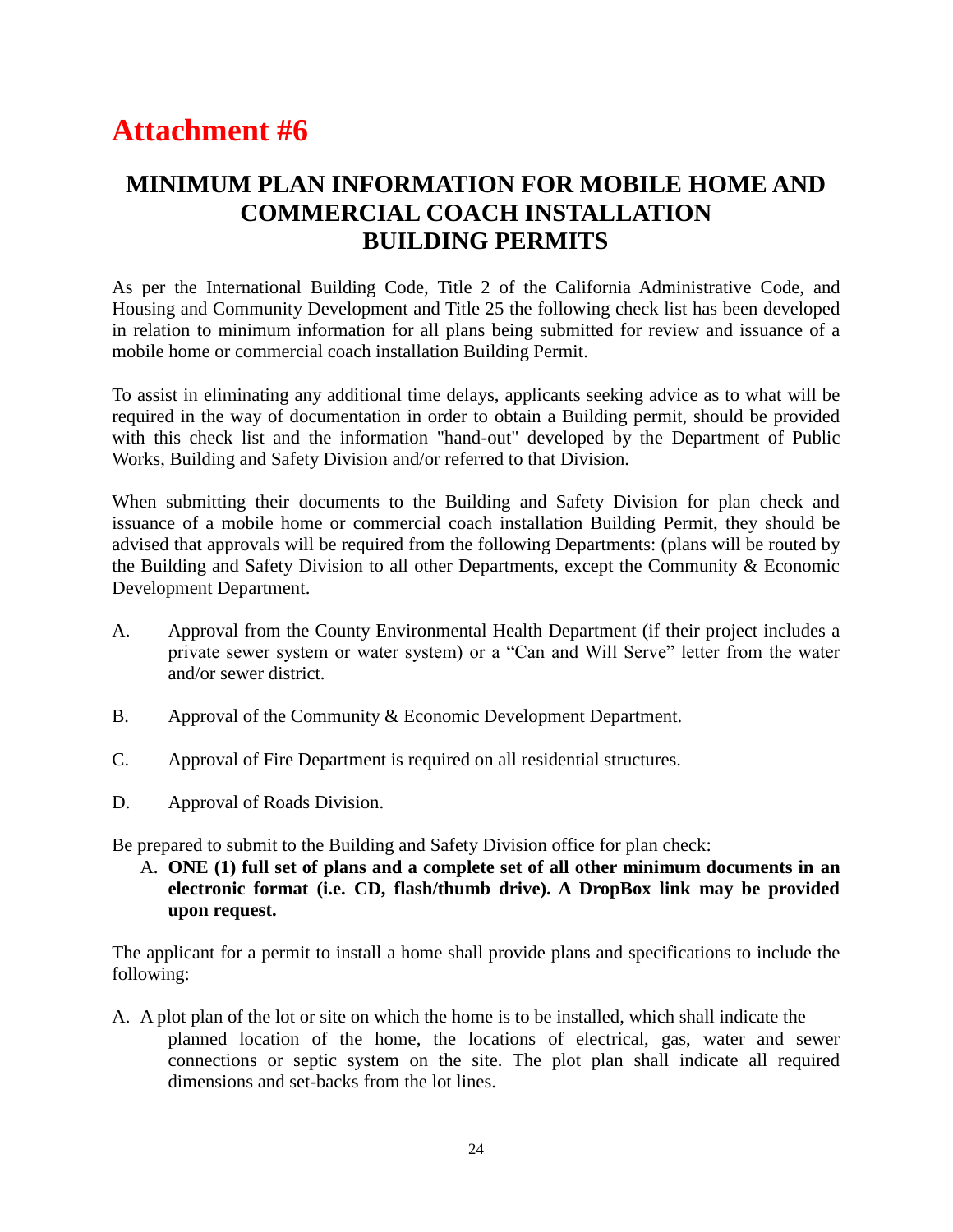- B. The number of the home's insignia of approval and the serial number of the home, or the year of manufacture and manufacturer's name and the home's serial number, if the home does not bear an insignia.
- C. The approved manufacturer's installation instruction for homes bearing the insignia of approval manufactured after October 7, 1973, including the designed roof and horizontal live loads. If the manufacturer's installation instructions are unobtainable, plans may be prepared by a California licensed architect or engineer.
- D. If the home manufacturer's installation instructions do not provide for a tie down system, installation instructions for listed tie down assemblies that will be installed as a tie down system in accordance with Title 25 Section 1336.2 or a set of engineered plans and specifications for an engineered tie down system.
- E. A plan for the foundation system or support system to be used on the mobile home.
	- 1. Foundation system (permanent) plans may be any of the following:
		- i. A State-approved system complying with Health and Safety Code Section 18551. The manufacturer's installation instructions shall become a part of the foundation system plans.
		- ii. The manufacturer may provide a foundation system plan in its installation instructions. Foundation plans and supporting data may be required to be signed by a California licensed architect or engineer.
		- iii. Plans and specifications signed by a California licensed architect or engineer covering the installation of an individual mobile home may be accepted and approved by the local agency.
	- 2. Support system (temporary) plans may be any of the following:
		- i. Include soils report and detail all soils report requirements on plans.
		- ii. The installation plans included in the manufacturer's approved installation instructions.
		- iii. Homes for which the manufacturer's installation instructions are unobtainable, shall have plans showing a support structure under its main chassis beam spaced not more than six (6) feet apart longitudinally, and under any ridge beam supports. Supports shall be designed to support all loads.
		- iv. A support system may be designed by a California licensed architect or engineer.

Once plans have been checked by the Building and Safety Division, you will be notified of any deficiencies or that your plans have been approved. Once your plans are approved you will need to provide a "Can and Will Serve" letter from the appropriate district if you are on a public water or sewer system and pay all remaining fees prior to permit issuance.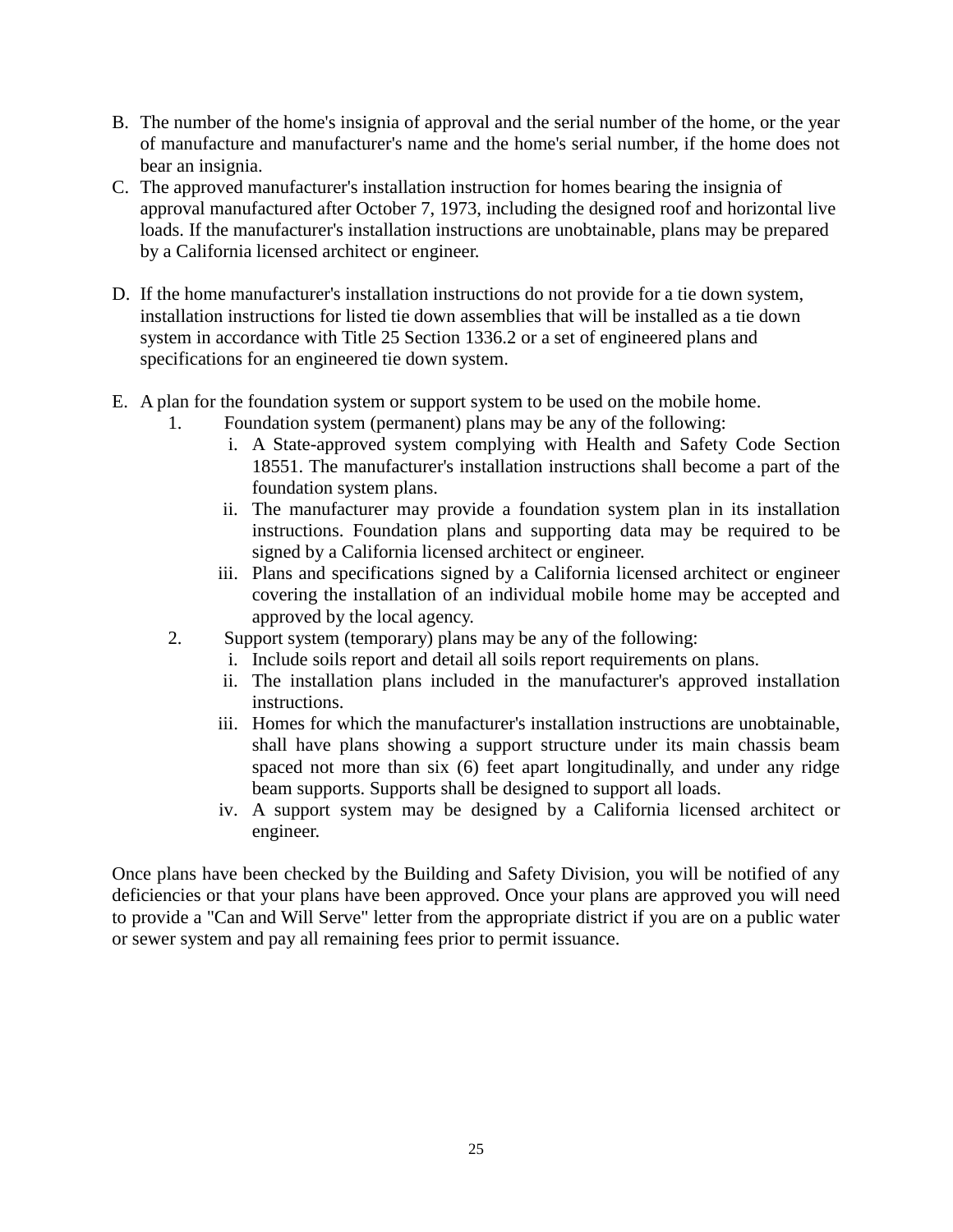## **MOBILE HOME INSPECTION INFORMATION**

*This guide is intended to provide you with general information regarding the inspection process. If you have any questions regarding specific inspections, please ask the inspector assigned to your area. To request inspection phone (209)385-7477 and have available the following information: permit number, type of inspection needed, and owner's name. Inspections must be requested prior to 4:00 p.m. on the day before needed. A \$77.00 re-inspection fee may be assessed if the job is not ready and accessible, or if the plans and permit are not at the job site and available to the inspector.*

**ATTENTION: The Merced County transportation permit or a copy must be attached to the front door of the mobile home or attached to the plans or permit. Failure to provide the transportation permit will result in no inspection being made and a re-inspection fee assessed.**

#### **Inspection #1:**

For mobile homes on permanent foundation, a foundation inspection is required before concrete is poured. For standard mobile home, start at Inspection #2.

#### **Inspection #2:**

All of the following are required to be ready for coach set-up inspection:

- 1. All piers and pads set
- 2. All exposed under floor ducts shall be installed a minimum 4" clearance to grade
- 3. All underground conduits, pipes, etc.
- 4. Gas line test home and gas service line to be installed and under pressure test
- 5. Approved stairs shall be installed at all exterior doors and shall include landings, hand rails, and guardrails, as required by the California Building Code.
- 6. Electrical wires and conduit run to electrical service panel
- 7. Electrical continuity test. Electrical services 30' or more from mobile home will require accessible disconnect and grounding rod at the mobile home.
- 8. Required hold-downs and tie straps must be in place.
- 9. If a mobile home set-up certificate is needed, have the following information prepared:
	- a. HUD label numbers, manufacturer's name, year made and serial number.
- 10. If the mobile home is located in a flood zone, a completed elevation certificate is required.

#### **Inspection #3:**

Septic system. (This inspection may be called in whenever needed.)

#### **Final Inspection:**

When previous inspections have passed, green tags will be issued for gas and/or electric services, and a Certificate of Occupancy can be issued. Skirting installed.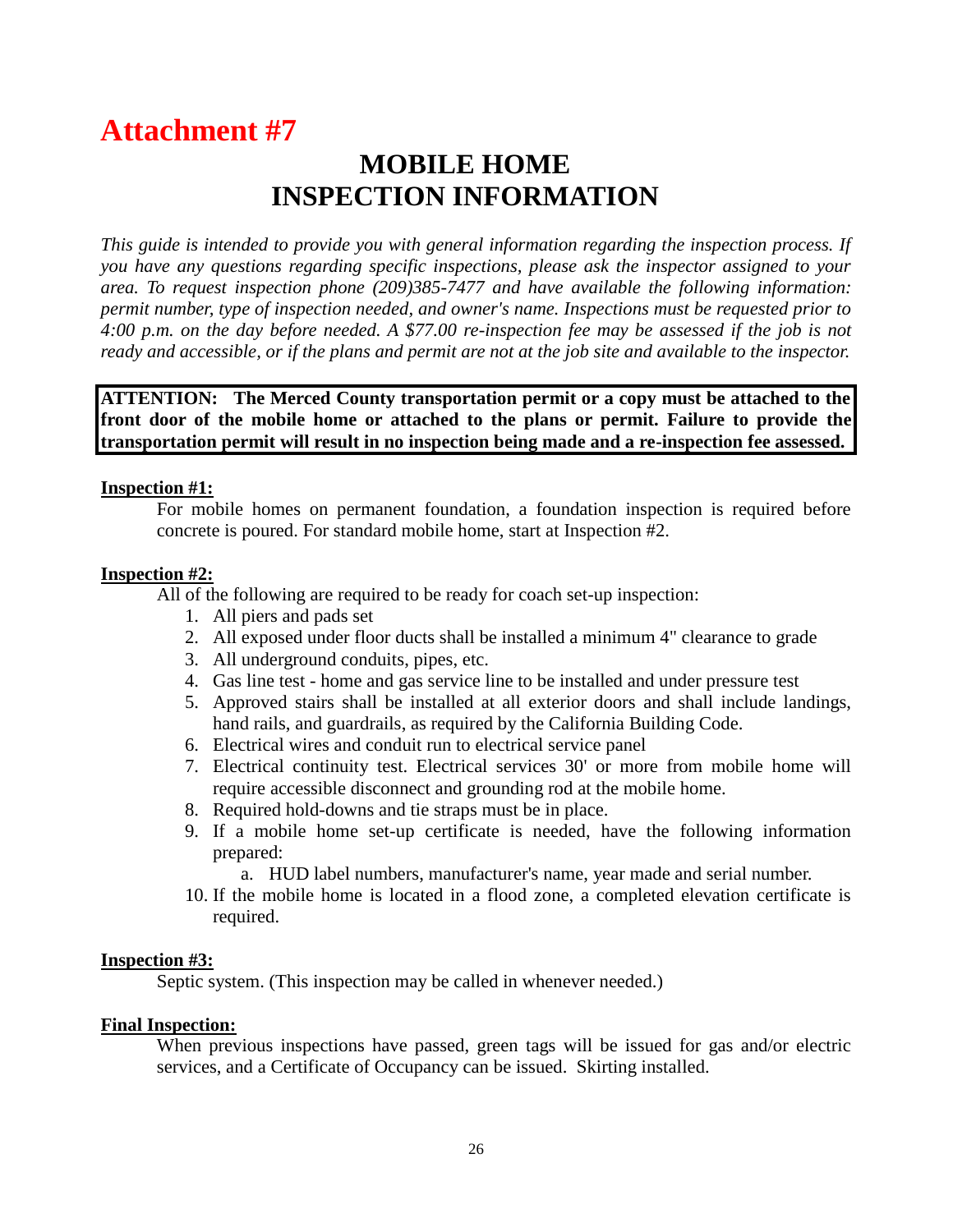## SWIMMING POOL SAFETY REQUIREMENTS **Attachment #8**

### POOL GLAZING REQUIREMENTS

Section 2406.4.9, 2016 California Building Code - Glazing in walls and fences used as the barrier for indoor and outdoor swimming pools or spas shall be safety glazing meeting the requirements of Sections 2406.4.9.1— 2406.4.9.2 of the 2016 CBC when all of the following conditions are present:

- 1. The bottom edge of the glazing is less than 60 inches above the walking surface of the pool side of the glazing.
- 2. The glazing is within 5 feet of a swimming pool or spa water's edge.

### ENCLOSURE/BARRIER/SAFETY REQUIREMENTS *(REVISED 4/30/07)*

#### All pools and spas must meet the following California Health & Safety Code Requirements:

CALIFORNIA CODES / HEALTH AND SAFETY CODE / SECTION 115920-115929 / SB442

115920. This act shall be known and may be cited as the Swimming Pool Safety Act.

**115921.** As used in this article the following terms have the following meanings:

- (a) "Swimming pool" or "pool" means any structure intended for swimming or recreational bathing that contains water over 18 inches deep. "Swimming pool" includes in-ground and aboveground structures and includes, but is not limited to, hot tubs, spas, portable spas, and nonportable wading pools.
- (b) "Public swimming pool" means a swimming pool operated for the use of the general public with or without charge, or for the use of the members and guests of a private club. Public swimming pool does not include a swimming pool located on the grounds of a private single-family home.
- (c) "Enclosure" means a fence, wall, or other barrier that isolates a swimming pool from access to the home.
- (d) "Approved safety pool cover" means a manually or power-operated safety pool cover that meets all of the performance standards of the American Society for Testing and Materials (ASTM), in compliance with standard F1346-91.
- (e) "Exit alarms" means devices that make audible, continuous alarm sounds when any door or window, that permits access from the resi dence to the pool area that is without any intervening enclosure, is opened or is left ajar. Exit alarms may be battery operated or may be connected to the electrical wiring of the building.
- (f) "ANSI/APSP performance standard" means a standard that is accredited by the American National Standards Institute (ANSI) and pub lished by the Association of Pool and Spa Professionals (APSP).
- (g) "Suction outlet" means a fitting or fixture typically located at the bottom or on the sides of a swimming pool that conducts water to a recir culating pump.

#### 115922.

(a) Except as provided in Section 115925, when a building permit is issued for the construction of a new swimming pool or spa or the remodeling of an existing swimming pool or spa at a private single-family home, the *respective swimming pool or spa shall be equipped with at least two of the following seven drowning prevention safety features*:

- (1) An enclosure that meets the requirements of Section 115923 and isolates the swimming pool or spa from the private single-family home.
- (2) Removable mesh fencing that meets American Society for Testing and Materials (ASTM) Specifications F2286 standards in conjunction with a gate that is self-closing and self-latching and can accommodate a key lockable device.
- (3) An approved safety pool cover, as defined in subdivision (d) of Section 115921.
- (4) Exit alarms on the private single-family home's doors that provide direct access to the swimming pool or spa. The exit alarm may cause either an alarm noise or a verbal warning, such as a repeating notification that "the door to the pool is open."
- (5) A self-closing, self-latching device with a release mechanism placed no lower than 54 inches above the floor on the private single-family home's doors providing direct access to the swimming pool or spa.
- (6) An alarm that, when placed in a swimming pool or spa, will sound upon detection of accidental or unauthorized entrance into the water. The alarm shall meet and be independently certified to the ASTM Standard F2208 "Standard Safety Specification for Residential Pool Alarms," which includes surface motion, pressure, sonar, laser, and infrared type alarms. A swimming protection alarm feature designed for individual use, including an alarm attached to a child that sounds when the child exceeds a certain distance or be comes submerged in water, is not a qualifying drowning prevention safety feature.
- (7) Other means of protection, if the degree of protection afforded is equal to or greater than that afforded by any of the features set forth above and has been independently verified by an approved testing laboratory as meeting standards for those features established by the ASTM or the American Society of Mechanical Engineers (ASME).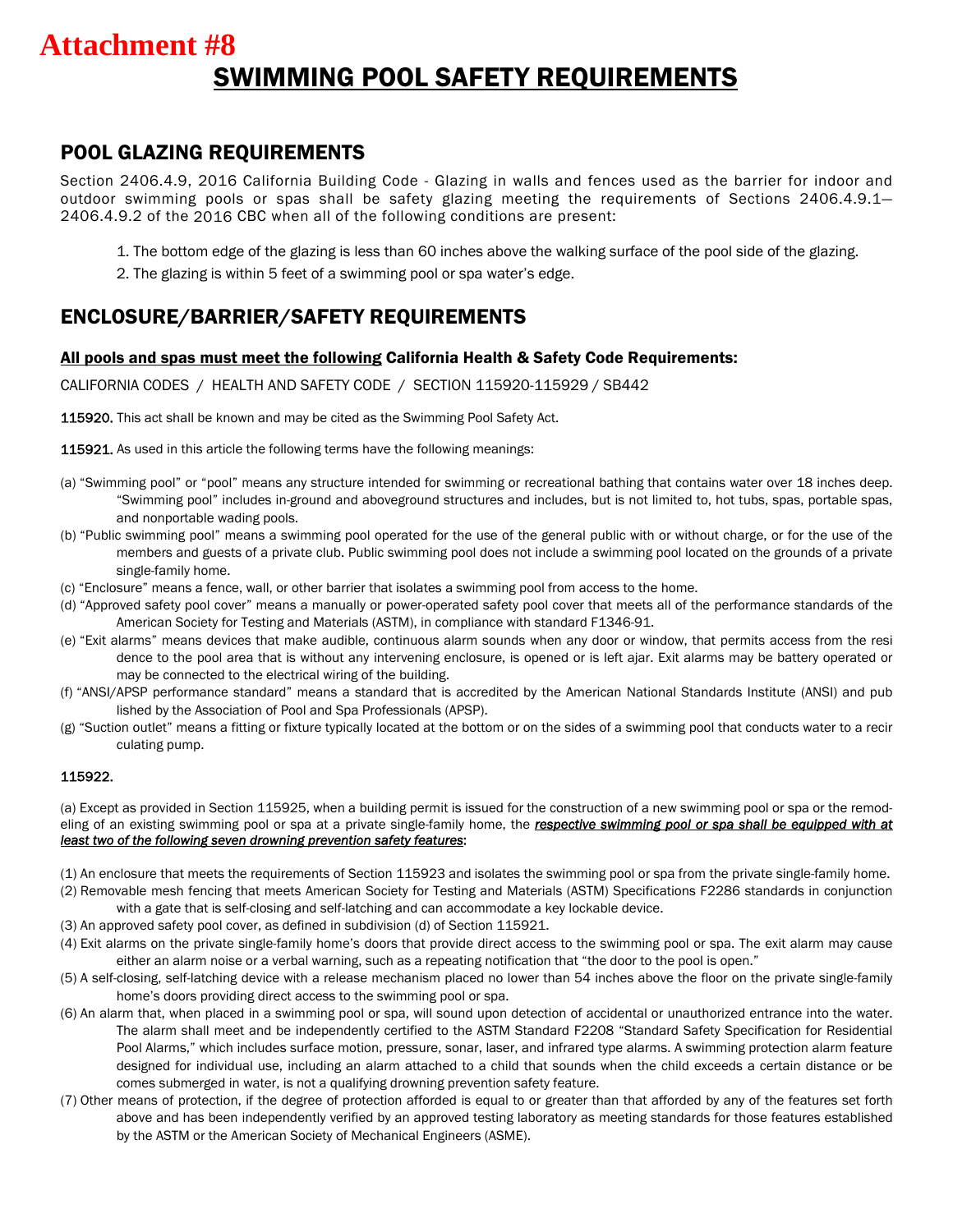## SWIMMING POOL SAFETY REQUIREMENTS, *continued*

#### 115923.

#### *An enclosure shall have all of the following characteristics:*

- (a) Any access gates through the enclosure open away from the swimming pool, and are self-closing with a self-latching device placed no lower than 60 inches above the ground.
- (b) A minimum height of 60 inches.
- (c) A maximum vertical clearance from the ground to the bottom of the enclosure of two inches.
- (d) Gaps or voids, if any, do not allow passage of a sphere equal to or greater than four inches in diameter.
- (e) An outside surface free of protrusions, cavities, or other physical characteristics that would serve as handholds or footholds that could enable a child below the age of five years to climb over.

#### 115924.

- (a) Any person entering into an agreement to build a swimming pool or spa, or to engage in permitted work on a pool or spa covered by this article, shall give the consumer notice of the requirements of this article.
- (b) Pursuant to existing law, the Department of Health Services shall have available on the department's Web site, commencing January 1, 2007, approved pool safety information available for consumers to download. Pool contractors are encouraged to share this infor mation with consumers regarding the potential dangers a pool or spa poses to toddlers. Additionally, pool contractors may provide the consumer with swimming pool safety materials produced from organizations such as the United States Consumer Product Safe ty Commission, Drowning Prevention Foundation, California Coalition for Children's Safety & Health, Safe Kids Worldwide, Associa tion of Pool and Spa Professionals, or the American Academy of Pediatrics.

#### 115925.

The requirements of this article do not apply to any of the following:

- (a) Public swimming pools.
- (b) Hot tubs or spas with locking safety covers that comply with the American Society for Testing and Materials (ASTM F1346).
- (c) An apartment complex, or any residential setting other than a single-family home.

#### 115926.

This article does not apply to any facility regulated by the State Department of Social Services even if the facility is also used as the private residence of the operator. Pool safety in those facilities shall be regulated pursuant to regulations adopted therefor by the State Department of Social Services.

#### 115927.

Notwithstanding any other provision of law, this article shall not be subject to further modification or interpretation by any regulatory agency of the state, this authority being reserved exclusively to local jurisdictions, as provided for in subdivision (e) of Section 115922 and subdivision (c) of Section 115924.

#### 115928.

Whenever a building permit is issued for the construction of a new swimming pool or spa, the pool or spa shall meet all of the following requirements:

(a) (1) The suction outlets of the pool or spa for which the permit is issued shall be equipped to provide circulation throughout the pool or spa as prescribed in paragraphs (2) and (3).

(2) The swimming pool or spa shall either have at least two circulation suction outlets per pump that shall be hydraulically balanced and symmetrically plumbed through one or more "T" fittings, and that are separated by a distance of at least three feet in any dimension between the suction outlets, or be designed to use alternatives to suction outlets, including, but not limited to, skimmers or perimeter overflow systems to conduct water to the recirculation pump.

(3) The circulation system shall have the capacity to provide a complete turnover of pool water, as specified in Section 3124B of Chapter 31B of the California Building Standards Code (Title 24 of the California Code of Regulations).

(b) Suction outlets shall be covered with antientrapment grates, as specified in the ANSI/APSP-16 performance standard or successor standard designated by the federal Consumer Product Safety Commission, that cannot be removed except with the use of tools. Slots or openings in the grates or similar protective devices shall be of a shape, area, and arrangement that would prevent physical entrapment and would not pose any suction hazard to bathers.(c) Any backup safety system that an owner of a new swimming pool or spa may choose to install in addition to the requirements set forth in subdivisions (a) and (b) shall meet the standards as published in the document, "Guidelines for Entrapment Hazards: Making Pools and Spas Safer," Publication Number 363, March 2005, United States Consumer Product Safety Commission.

#### 115928.5.

Whenever a building permit is issued for the remodel or modification of an existing swimming pool, toddler pool, or spa, the permit shall require that the suction outlet or suction outlets of the existing swimming pool, toddler pool, or spa be upgraded so as to be equipped with antientrapment grates, as specified in the ANSI/APSP-16 performance standard or a successor standard designated by the federal Consumer Product Safety Commission.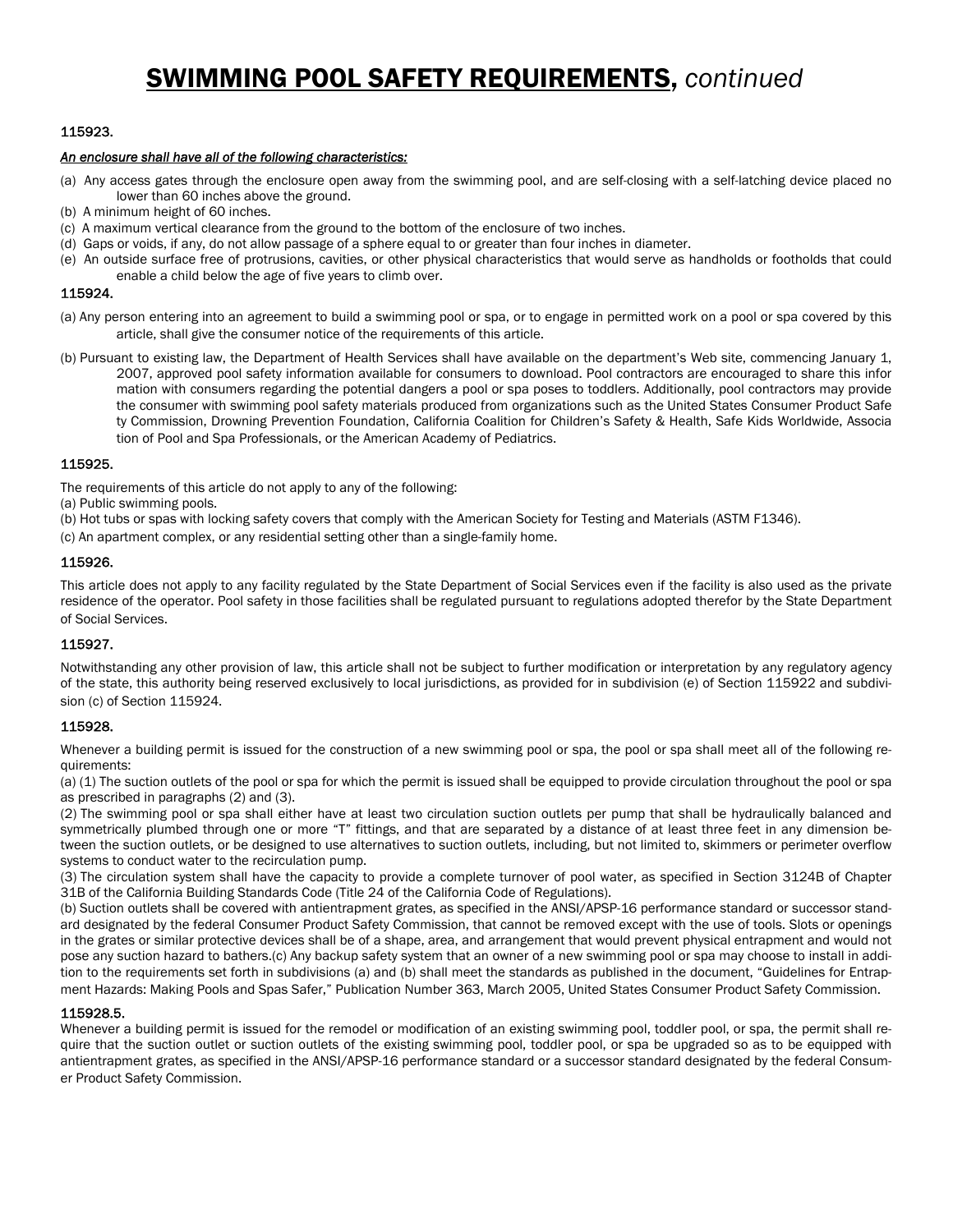### **INFORMATION OUTLINE RELATED TO RELOCATION OF EXISTING STRUCTURES INTO OR WITHIN THE COUNTY OF MERCED**

The following outline has been prepared to assist and alert potential applicants interested in relocating existing structures into or within the defined jurisdiction of the County of Merced.

This outline is general in nature and is not intended to define (in detail) all procedures which may be required to satisfy Federal, State and Local Jurisdiction Codes and/or Ordinances related to relocation of specific existing structures.

#### APPLICANT INFORMATION:

Each Applicant should have all of the following general information at his or her disposal before applying for a permit from the Building and Safety Division:

- A. Existing Structures:
	- a. Address where existing structure is located.
	- b. Type of structure (wood frame, masonry, etc.).
	- c. Approximation as to age of structure (when constructed).
	- d. Original and current (last) use of structure.
	- e. Proposed use of relocated structure (home, storage building, office, etc.)
- B. New Location Information:
	- a. Owner's name and address (owner of site).
	- b. Site location (address) and assessor's parcel number.
	- c. Current zoning of proposed site.
	- d. Prepare for submission two (2) copies of a preliminary site plan showing property dimensions, encroachments upon Public right-of-way, all improvements on property (size, locations and type of use of existing structures and well and private sewer system location).
	- NOTE: Offices to call in regards to proposed site information: County Assessor's Office (parcel number) (209) 385-7631

Community & Economic Development Department (zoning) (209) 385-7654

County Recorder (property title) (209) 385-7627

County Environmental Health (sewer - well) (209) 381-1100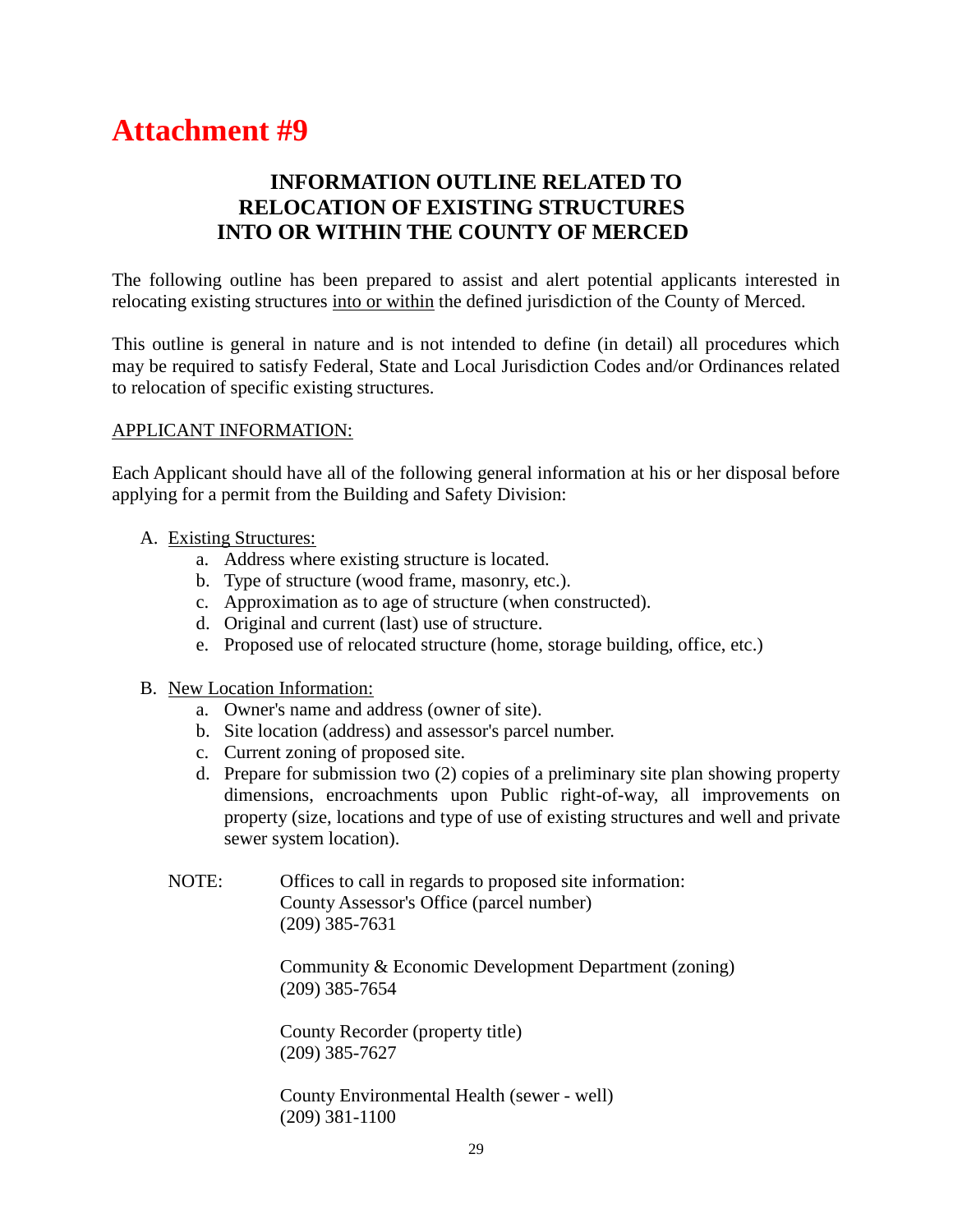#### BASIC STEPS TO OBTAIN PERMIT TO RELOCATE AND IMPROVE AN EXISTING STRUCTURE:

Step 1: With the previously described application information available and two (2) copies of the Preliminary Site Plan, plus one (1) electronic copy, make application for Pre-Move Inspection at the Merced County Building and Safety Division office located on the 2nd Floor of the County Administration Building, 2222 "M" Street, Merced, CA. Phone: (209) 385-7477. The initial application will also be reviewed by Community & Economic Development (immediately adjacent to the Building and Safety Division office).

> At the Community & Economic Development Department Office, the Applicant will be informed of the following:

- 1. If the plan to relocate a structure on the proposed site is consistent with current zoning regulations, the Applicant will then go to the Building & Safety Division to complete the Pre-Move Inspection request.
- 2. If the proposed relocated structure is in conflict with current zoning regulations, the applicant will be advised of procedures (if permissible) available to make his proposal compatible with said regulations.
- Step 2: Present the pre-move application to the Building & Safety Division (along with a copy of the preliminary site plan) and make payment of fee required for a Pre-Move Inspection. The current minimum fee for an inspection within the County boundaries of Merced is \$207.00. The minimum fee for structures located outside the boundary of Merced County is \$207.00, plus the current federal mileage rate per mile to and from the County line.

After the Pre-Move Inspection is completed, the Applicant will be informed of the following:

- A. Indication of acceptability of structure to be relocated within the County of Merced.
- B. Indication as to acceptability of structure for intended use.
- C. Indication as to renovations required to be made to the structure when relocated in Merced County and an estimated valuation to complete all renovations and/or alterations required (by contracted work process.)
- D. Value of surety that will be required to be posted by the Applicant when obtaining a Building Permit for the proposed structure.
- Step 3: Having received favorable reviews and acceptance of Steps 1 and 2, the applicant would then appear at the Building and Safety Division with the following information and documents and begin the process of securing a Building Permit:
	- A. **ONE (1) full set of plans and a complete set of all other minimum documents in an electronic format (i.e. CD, flash/thumb drive). A DropBox link may be provided upon request.**

B. Proof of surety in the amount defined on the Pre-Inspection Report.

With the application, the plan review process will then begin and your project will be reviewed by the following Departments:

A. Community & Economic Development Department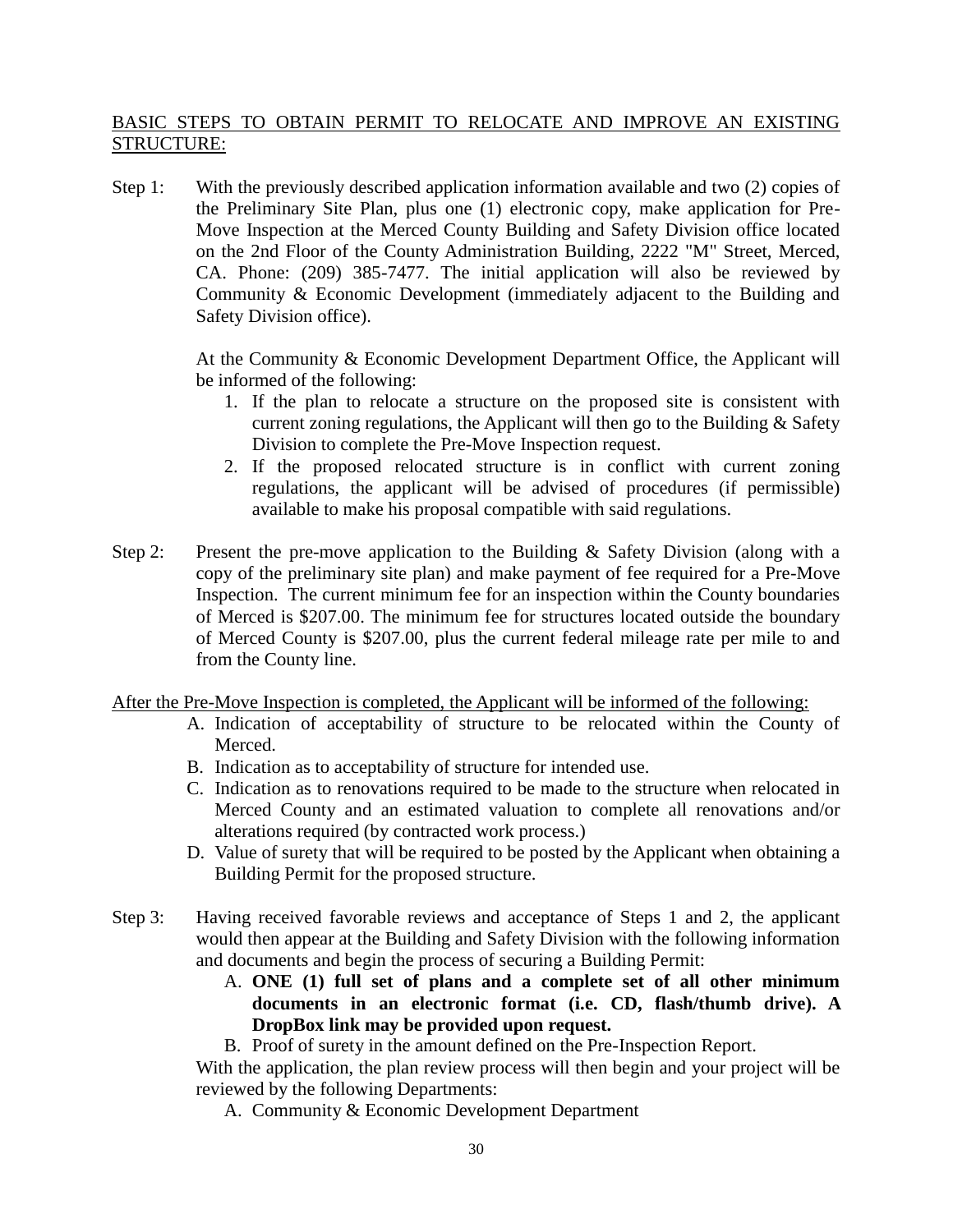- B. Building & Safety Division
- C. Roads Division
- D. Environmental Health
- E. If necessary, the Merced County Fire Department
- Step 4: Pay any remaining fees to the Building and Safety Division Office, and obtain the building permit. At that time, you will receive instructions as to the inspection procedures and the final approval process.

#### ADVISORY NOTES:

Persons considering the purchase of an existing structure proposed for relocation should make every effort to first ascertain the compatibility of their proposal in relation to basic Planning, Zoning, and Building Ordinances (completion of at least steps 1 and 2 previously outlined) prior to committing themselves to purchase of the structure or a time frame related to moving of any structure.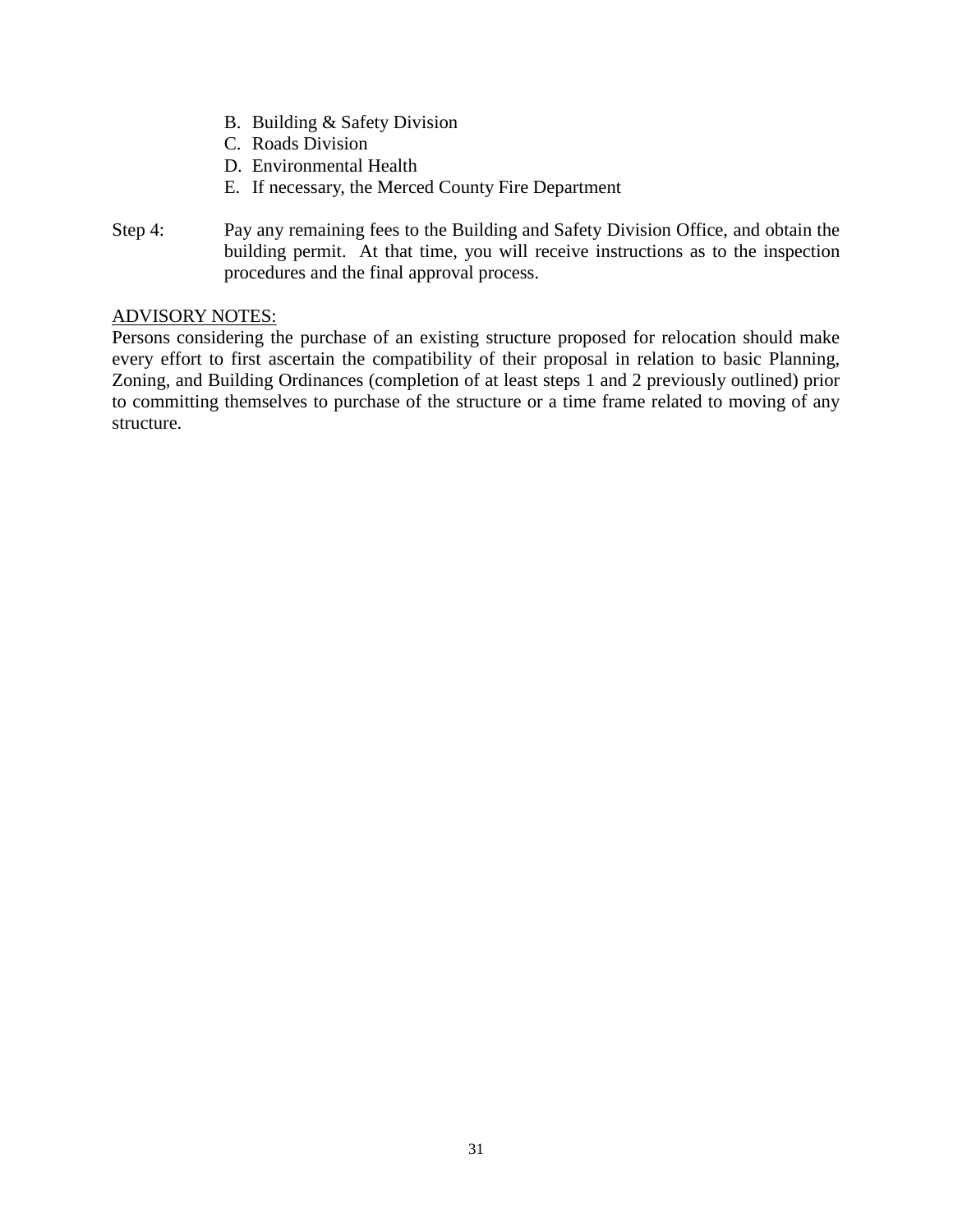#### SUBJECT: SECURITY DEPOSITS FOR HOUSE MOVES

The following information is provided as a guideline for the funding required for the completion of house moves:

- 1 Bond on a bond form from this office.
- 2 Certificate of deposit in the name of Merced County Department of Public Works/Building Division. A photo copy of the CD is to be attached to the building permit application. The name of property owner, CD account number, and date of deposit should be logged in the appropriate log. The CD is placed in an envelope with all necessary information, then taken down to the Treasurer's Office to be placed in the vault.
- 3 Cashier's Check or cash is required to be placed in a Trust Fund in the Auditor's office. The procedure of establishing a Trust Fund is time consuming through the Auditor's office.
- 4 Letter of Credit with the name of Merced County Department of Public Works/Building Division as the beneficiary. This is to be an irrevocable document with the property owner's name, site address, amount of deposit clearly stated. The expiration date is upon completion for the project. The Letter of Credit must be reviewed and approved by the County Counsel and the Building Safety Manager.

One of these documents must be presented at the time of permit issuance. The Bond and Certificate of Deposit are the most desirable procedures. Cashier's Check/Cash and Letter of Credit requires a significant amount of time and verification from other County departments.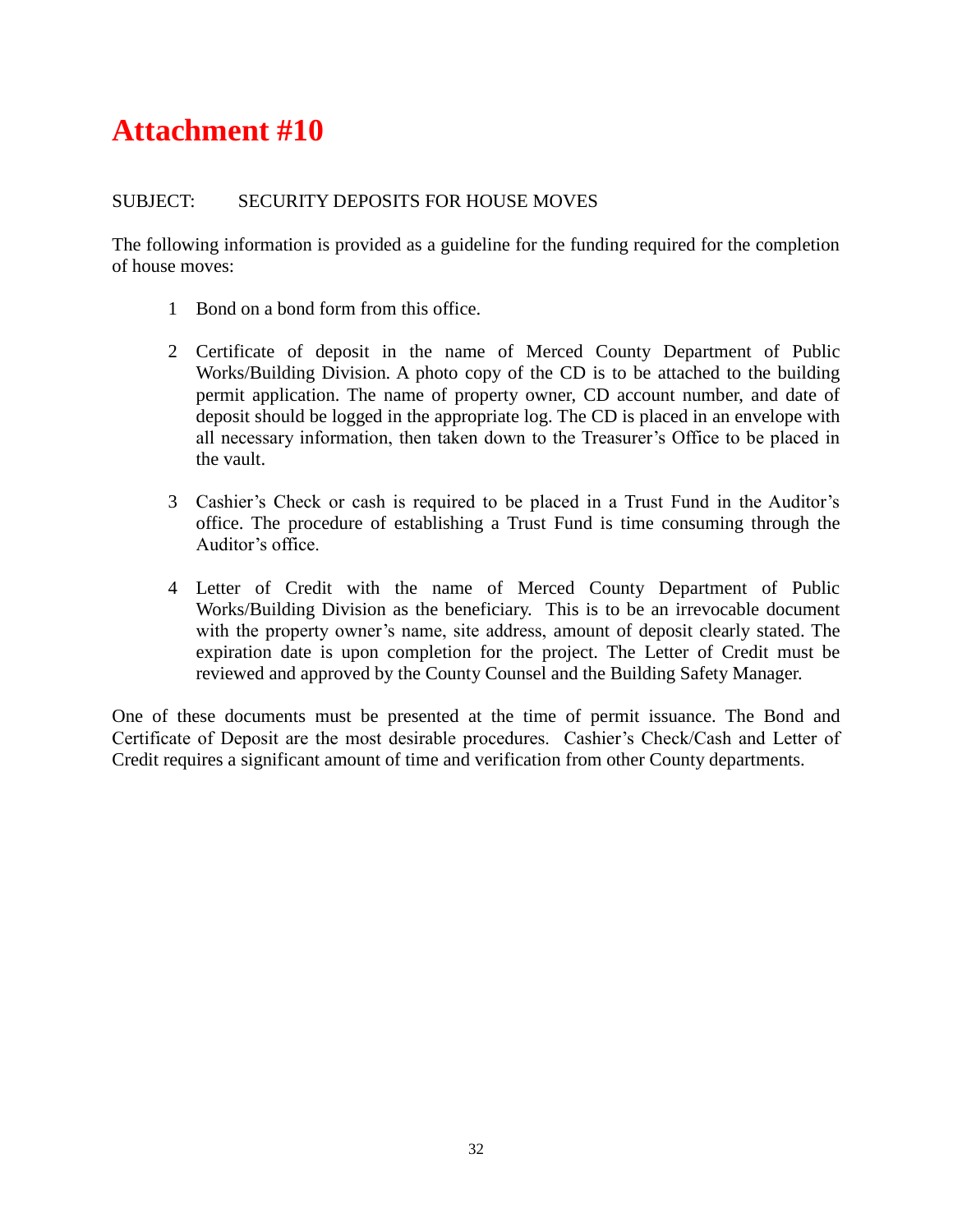## **FEES - ASSOCIATED WITH BUILDING PERMITS**

*There are many fees and expenses involved with a construction project. The following is a list of some costs that may be encountered in the course of obtaining a permit (this list is intended to make you aware of many of the additional expenses you may incur, but is not all inclusive):*

#### **Fees collected by Building Division:**

- 1. Plan check fee based on assigned project valuations (to cover costs associated with plan check and creation and maintenance of related files).
- 2. Permit fee based on assigned project valuations (pays for the progress inspections as work is done and maintenance of records associated with inspections)
- 3. Fire impact fee (for new county fire facilities levied on all new residential units in the County \$673.00 for single unit, \$607.00 multiple units on same parcel; commercial fire fees are based on employee density and vary from \$0.31 to \$0.73 per square foot).
- 4. Septic fee (for Environmental Health to inspect septic/leach field) usually \$533.00 \$855.00 DETERMINED BY EH
- 5. Encroachment fee-determined and issued by Roads Div. A Roads Div. Plan Check Fee of \$86 also applies.
- 6. Bridge and thoroughfare fee fee varies, depending on the area of the county the project is in. (This is assessed only in certain areas of the county, not a county-wide fee). Fees can range from \$1246 to \$17,692 for residential and commercial varies by type of business and is based on studies of traffic generated.
- 7. Flood zone fee \$207.00 if project is located in a flood zone. This covers administrative costs for documenting FEMA requirements.
- 8. SMI fee Strong motion instrumentation; this is mandated by the State, and funds are transferred to the State. This helps fund purchase and maintenance of equipment to measure seismic activity throughout California.
- 9. Food service inspections determined by Environmental Health Dept. for their inspection of facilities where food is served.
- 10. Planning Fee this is for Planning to review the plot plan associated with the building permit, usually \$39.00 and plan update fees of \$160 to \$587.
- 11. Sheriff Impact fees Law enforcement impact fees are \$641 per unit for residential. Commercial is \$631/1000 sq.ft.; Industrial is \$625/1000 sq.ft.; Office is \$600/1000 sq.ft.; and Lodging is \$655/1000 sq.ft.
- 12. Regional Transportation Impact Fee-Determined by the Public Works Department-Roads Division.

#### **Fees collected by City of Merced:**

1. Merced SUDP fee - in areas within the city of Merced Sphere of Influence, construction under County permit can impact City services and requires the payment of City fees prior to issuance of a County Building Permit. The fees are determined by the City and proof